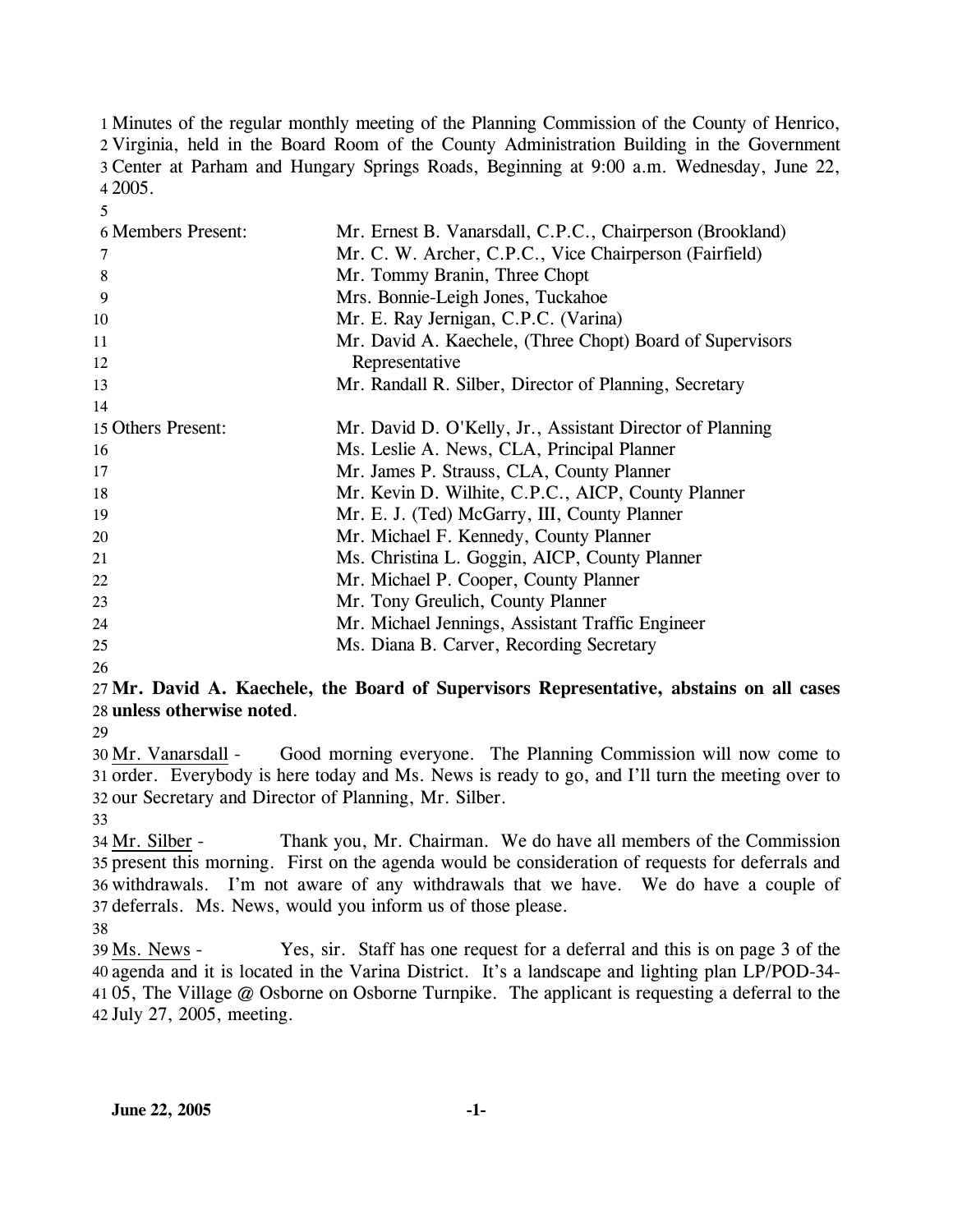#### 43 **LANDSCAPE PLAN**

44 45 LP/POD-34-05 The Village @ Osborne – Zero Lot Line Dwellings Osborne Turnpike **Foster & Miller, P.C. for FTF, LLC:** Request for approval of a landscape plan, as required by Chapter 24, Sections 24-106 and 24-106.2 of the Henrico County Code. The 41.758-acre site is located at 7101 Osborne Turnpike, approximately 4,500 feet north of Burning Tree Road on parcels 802-696-9269 and 803-696-6866. The zoning is R-5AC, General Residence District (Conditional) **(Varina)**  Is there anyone in the audience in opposition to the deferral of this case, LP/POD-34-05, The Village @ Osborne, in the Varina District? No opposition. 47 46 Mr. Vanarsdall -48 Mr. Chairman, I move to defer LP/POD-34-05, The Village  $@$  Osborne 50 on Osborne Turnpike to July 27, 2005, by request of the applicant. 49 Mr. Jernigan -51 52 Mr. Archer - Second. 53 The motion was made by Mr. Jernigan and seconded by Mr. Archer. 55 All in favor say aye...all opposed say nay. The ayes have it. The motion passes. 54 Mr. Vanarsdall -56 57 Pursuant to the applicant's request, the Planning Commission deferred the landscape and 58 lighting plan for LP/POD-34-05, The Village @ Osborne on Osborne Turnpike, to its July 27, 59 2005 meeting. 60 61 Mr. Vanarsdall - Are there any other deferrals? 62 63 Ms. News - That's all that staff has. There may be some that the Commission has. 64 65 Mr. Jernigan - I have one. On page 5, Walgreens. 66 67 **PLAN OF DEVELOPMENT**  68 POD-11-05 **VHB for Laburnum Avenue Realty, LLC and Mid-Atlantic** 

Walgreens – S. Laburnum Avenue – 4845 - 4851 S. Laburnum Avenue **Commercial Properties, LLC:** Request for approval of a plan of development, as required by Chapter 24, Section 24-106 of the Henrico County Code, to construct a one-story, 14,460 square foot drug store. The 2.11-acre site is located on the east line of S. Laburnum Avenue, approximately 300 feet north of Williamsburg Road (U.S. Route 60) and on the north line of Williamsburg Road, approximately 170 feet east of S. Laburnum Avenue on parcels 816-714-4637 and 5217. The zoning is B-2C, Business District (Conditional) and ASO (Airport Safety Overlay) District. County water and sewer. **(Varina)**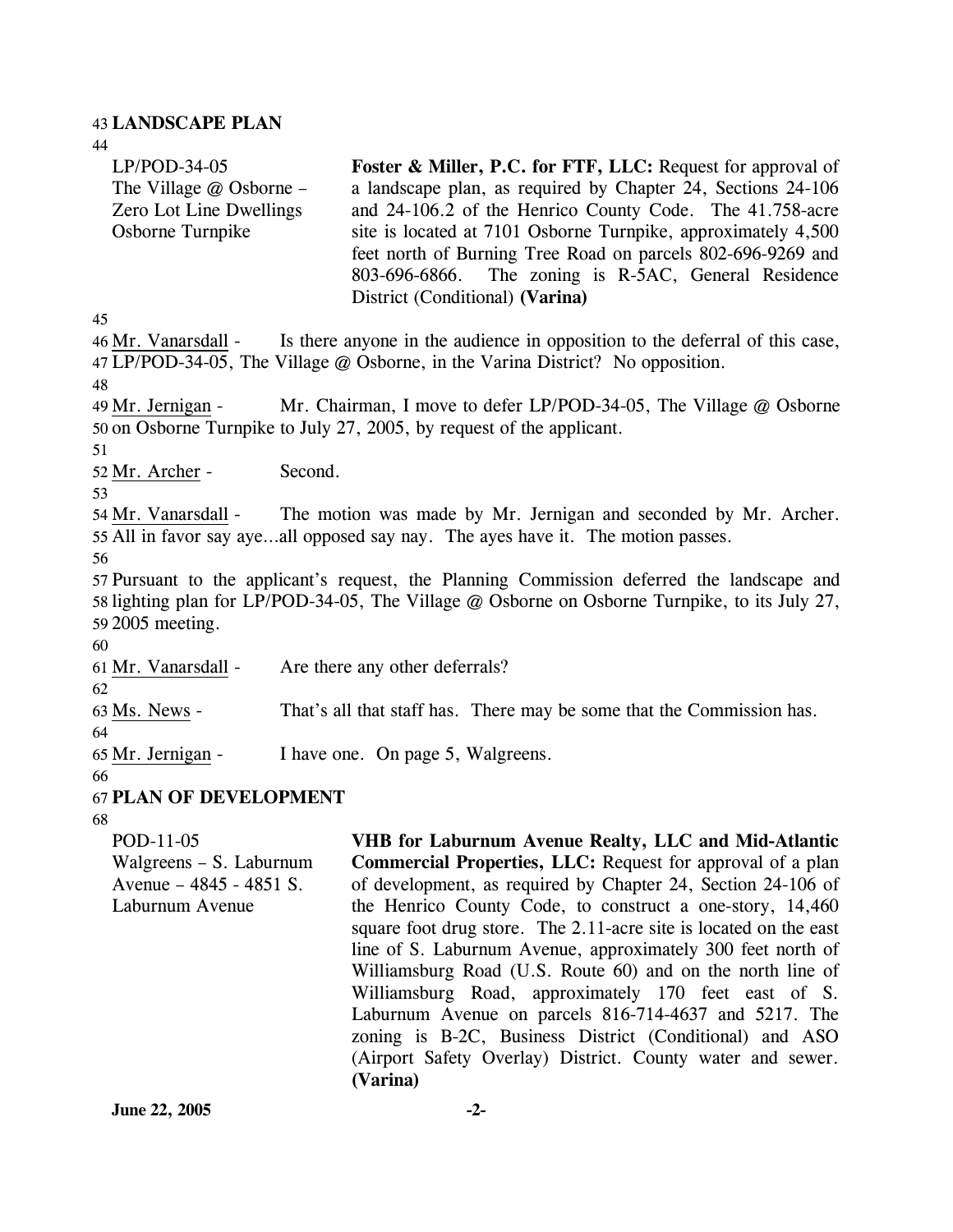Is there anyone in the audience in opposition to the deferral of POD-11-05, Walgreens, in the Varina District, for 30 days? No opposition. 70 69 Mr. Vanarsdall -

71

With that, Mr. Chairman, I make a motion to defer POD-11-05, Walgreens, to July 27, 2005, by request of the Commission. 73 72 Mr. Jernigan -

74

75 Mr. Archer - Second.

76

The motion was made by Mr. Jernigan and seconded by Mr. Archer. All in favor say aye…all opposed say nay. The ayes have it. The motion passes. 78 77 Mr. Vanarsdall -

79

80 The Planning Commission deferred POD-11-05, Walgreens – 4845-4841 S. Laburnum 81 Avenue, to its July 27, 2005 meeting.

82

No other deferrals by the Commission? Next on the agenda would be 84 the Expedited Agenda. For the benefit of those here this morning, these are items that are on 85 the Planning Commission's agenda that do not have any outstanding issues. The plans have 86 been reviewed by staff, and staff has no unresolved issues. The Planning Commissioner from 87 that district has no outstanding issues, and unless there is opposition, these are placed on the Expedited Agenda so they can be heard in a quicker fashion. I believe we have four items on 88 89 the Expedited Agenda. 83 Mr. Silber -

90

That's correct, Mr. Secretary. First on page 9 in your agenda and 92 located in the Brookland District is POD-40-05, the Villas @ Hunton Park – Clubhouse. This 93 is POD-52-04 revised, on Hunton Park Boulevard. 91 Ms. News -94

# 95 **PLAN OF DEVELOPMENT**

96

POD-40-05 Villas @ Hunton Park – Clubhouse–Hunton Park Drive (POD-52-04 Revised) **Foster & Miller, P.C. for Clarendon Associates, L.L.C. and HP Villas Development Corporation:** Request for approval of a revised plan of development as required by Chapter 24, Section 24-106 of the Henrico County Code, to construct a one-story, 2,301 square foot clubhouse. The 1.26-acre site is located on the southwest corner of Hunton Park Boulevard and the proposed entrance drive on parcel 762-773-4696. The zoning is RTHC, Residential Townhouse District (Conditional). County water and sewer. **(Brookland)** 

97

Is there any opposition to POD-40-05, Villas  $@$  Hunton Park – Clubhouse, in the Brookland District? No opposition. I move POD-40-05, Villas @ Hunton 99 100 Park, be approved on the Expedited Agenda with the standard conditions for developments of 101 this type and the following additional conditions Nos. 23 through 30 and the annotations on the 102 plans. 98 Mr. Vanarsdall -

103

104 Mr. Jernigan - Second.

**June 22, 2005** -3-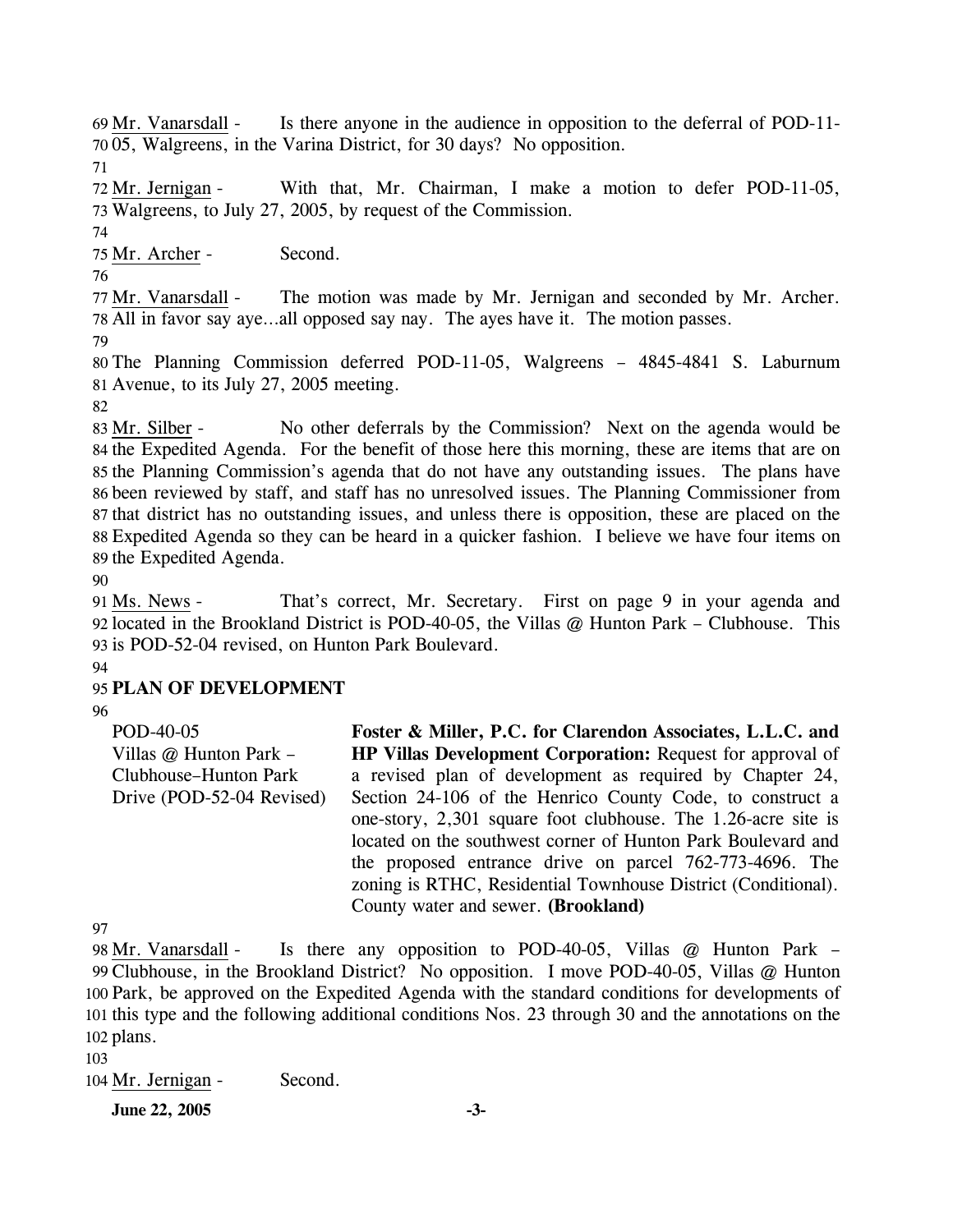The motion was made by Mr. Vanarsdall and seconded by Mr. Jernigan. All in favor say aye…all opposed say nay. The ayes have it. The motion passes. 106 105 Mr. Vanarsdall -

107

108 The Planning Commission approved POD-40-05, Villas @ Hunton Park – Clubhouse, subject 109 to the standard conditions attached to these minutes for developments of this type, the 110 annotations on the plans and the following additional conditions:

111

112 23. 113 114 115 The site including paving, pavement markings, signage, curb and gutter, dumpster screens, walls, fences, lighting and other site improvements shall be properly maintained in good condition at all times. Any necessary repairs shall be made in a timely manner.

- 116 24. 117 The developer shall provide fire hydrants as required by the Department of Public Utilities and Division of Fire.
- $11825.$ 119 The proffers approved as a part of zoning case C-67C-03 shall be incorporated in this approval.
- $120\,26$ . 121 122 26. Any necessary off-site drainage and/or water and sewer easements must be obtained in a form acceptable to the County Attorney prior to final approval of the construction plans.
- 123 27. 124 125 27. Deviations from County standards for pavement, curb or curb and gutter design shall be approved by the County Engineer prior to final approval of the construction plans by the Department of Public Works.
- 126 28. 127 128 Insurance Services Office (ISO) calculations must be included with the plans and contracts and must be approved by the Department of Public Utilities prior to the issuance of a building permit.

129 29. 130 131 Approval of the construction plans by the Department of Public Works does not establish the curb and gutter elevations along the Henrico County maintained right-ofway. The elevations will be set by Henrico County.

132 30. 133 134 135 136 137 The location of all existing and proposed utility and mechanical equipment (including HVAC units, electric meters, junction and accessory boxes, transformers, and generators) shall be identified on the landscape plans. All equipment shall be screened by such measures as determined appropriate by the Director of Planning or the Planning Commission at the time of plan approval**.**

Next on page 11 of your agenda and located in the Varina District is 139 subdivision Midview Farms (June 2005 Plan). There is also an addendum item which has a 140 revised recommendation indicating that all outstanding issues have been met, which address 141 road improvements and demonstrating placement of dwellings on the lots could be 142 accomplished, and staff is now recommending approval; and a revised plan that incorporates 143 these changes. 138 Ms. News -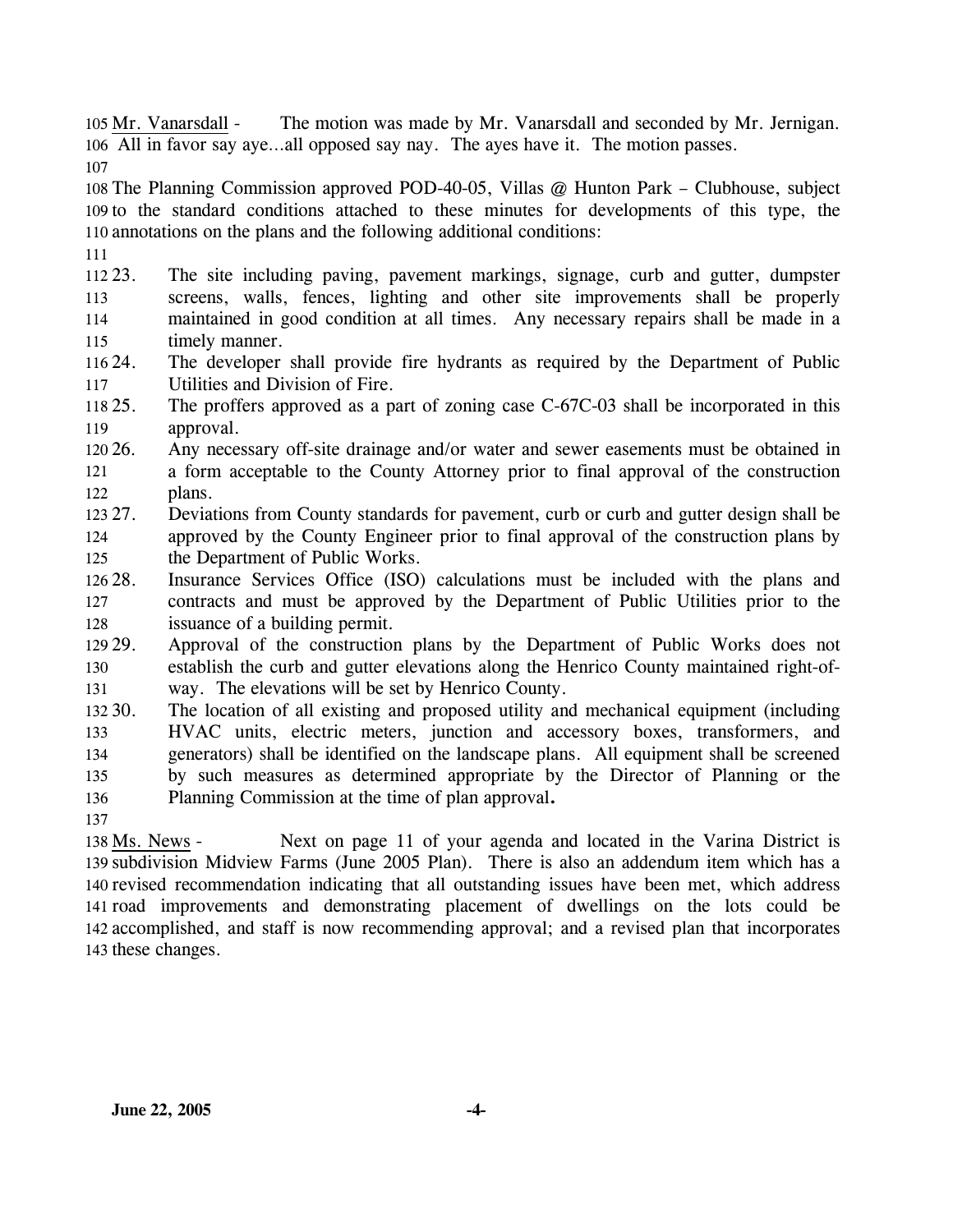Midview Farms (June 2005 Plan) Midview Road

**Foster & Miller, P.C. for Elaine M. and Dorothy Ogburn and Midview Group, L.L.C.:** The 40.8-acre site proposed for a subdivision of 95 single-family homes is located on the north line of Midview Road, approximately 200 feet east of the intersection of Midview Road and Fox Downs Drive on parcel 806-703-3309. The zoning is R-2AC, One-Family Residence District (Conditional). County water and sewer. **(Varina) 95 Lots** 

146

Is there anyone in the audience in opposition to subdivision Midview Farms (June 2005 Plan), in the Varina District? No opposition. Mr. Jernigan. 148 147 Mr. Vanarsdall -

149

Mr. Chairman, with that, I will move for approval of subdivision 151 Midview Farms (June 2005 Plan) subject to the standard conditions for subdivisions served by 152 public utilities and the following additional conditions Nos. 12 through 17 and the staff 153 recommendation on the addendum. 150 Mr. Jernigan -

154

155 Mr. Archer - Second, Mr. Chairman.

156

The motion was made by Mr. Jernigan and seconded by Mr. Archer. 158 All in favor say aye...all opposed say nay. The ayes have it. The motion passes. 157 Mr. Vanarsdall -

159

160 The Planning Commission granted conditional approval to subdivision Midview Farms (June 161 2005 Plan), subject to the standard conditions attached to these minutes for subdivisions served 162 by public utilities, the annotations on the plans and the following additional conditions:

163

164 12. Each lot shall contain at least 13,500 square feet, exclusive of the flood plain areas.

- $16513.$ 13. The detailed plant list and specifications for the landscaping to be provided within the 25-foot-wide planting strip easement landscape buffer along Midview Road shall be submitted to the Department of Planning for review and approval prior to construction plan approval. 166 167 168
- 169 14. 170 14. Any necessary offsite drainage easements must be obtained prior to approval of the construction plan by the Department of Public Works.

 $171, 15.$ 172 The proffers approved as part of zoning case C-17C-05 shall be incorporated in this approval.

 $173, 16$ . 174 175 176 177 178 179 180 16. Any future building lot containing a BMP, sediment basin or trap and located within the buildable area for a principal structure or accessory structure, may be developed with engineered fill. All material shall be deposited and compacted in accordance with the Virginia Uniform Statewide Building Code and geotechnical guidelines established by a professional engineer. A detailed engineering report shall be submitted for the review and approval by the Building Official prior to the issuance of a building permit on the affected lot. A copy of the report and recommendations shall be furnished to the Directors of Planning and Public Works.

**June 22, 2005** -5-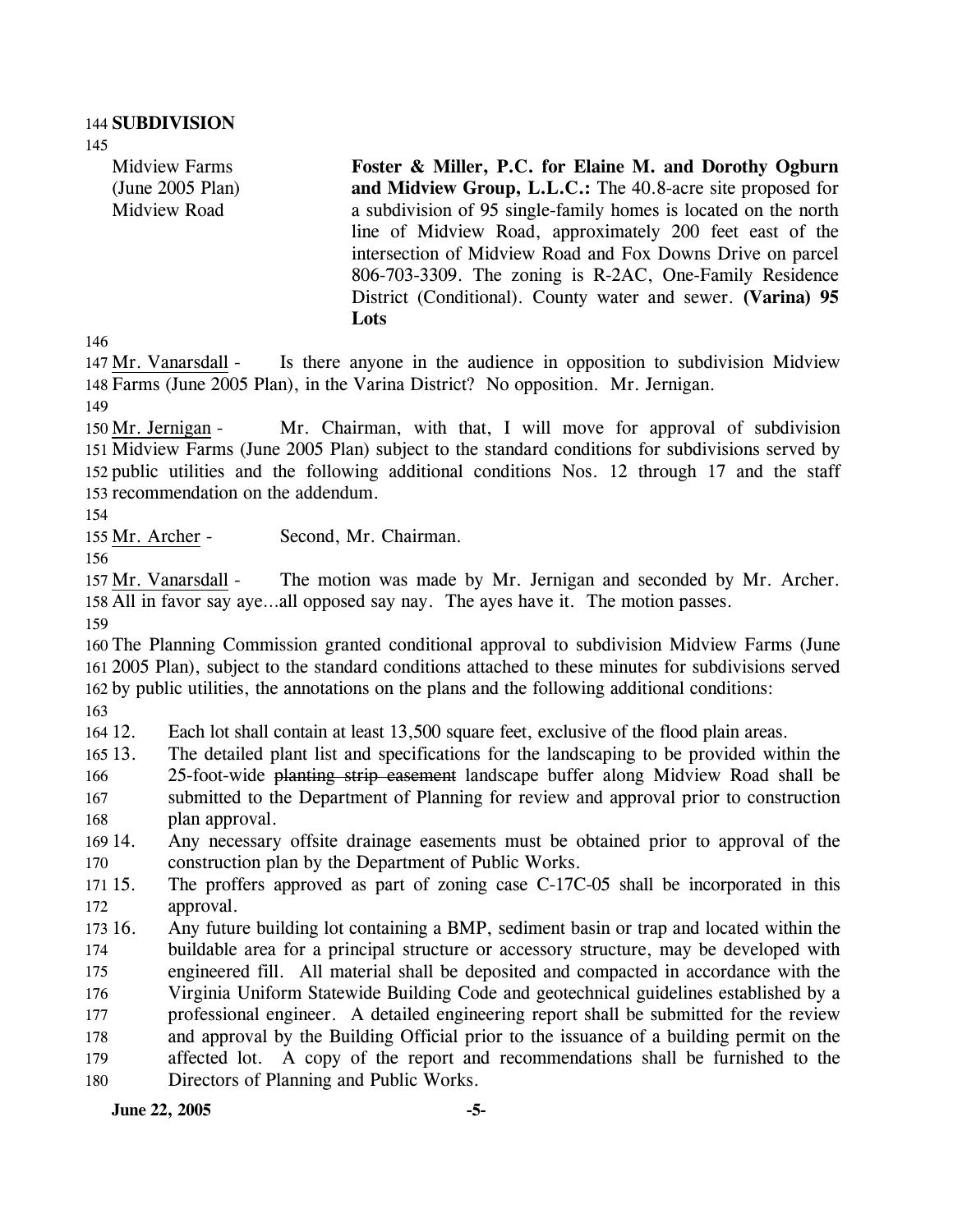181 17. 182 17. All dwellings located adjacent to Midview Road shall be oriented to face Midview Road.

183

Next on page 12 of your agenda and located in the Brookland District is 185 subdivision Mill Place West, Section C (June 2005 Plan). 184 Ms. News -

186

#### 187 **SUBDIVISION**

188

Mill Place West, Section C (June 2005 Plan) **Foster & Miller, P.C. for Atack/Eagle Hunton Meadows Investments, L.C.:** The 0.414-acre site proposed for a subdivision of 1 single family home is located along Mill Place Drive opposite Wingsteam Court on parcels 764-772-1731 and 763-772-8743. The zoning is R-2, One-Family Residence District. County water and sewer. **(Brookland) 1 Lot** 

189

Is there anyone in the audience in opposition to subdivision Mill Place West, Section C (June 2005 Plan), in the Brookland District? No opposition. I move that Mill 191 192 Place West, Section C, be approved with the annotations on the plans, the standard conditions 193 for subdivisions served by public utilities and the following additional conditions Nos. 12 and 13. 194 190 Mr. Vanarsdall -

195

196 Mr. Archer - Second.

197

The motion was made by Mr. Vanarsdall and seconded by Mr. Archer. 199 All in favor say aye...all opposed say nay. The ayes have it. The motion passes. 198 Mr. Vanarsdall -

200

 The Planning Commission granted conditional approval to subdivision Mill Place West, Section, C (June 2005 Plan), subject to the standard conditions attached to these minutes for subdivisions served by public utilities, the annotations on the plans and the following additional conditions:

205

206 12. Each lot shall contain at least 18,000 square feet.

207 13. 208 209 210 211 13. Prior to requesting the final approval, a draft of the covenants and deed restrictions for the maintenance of the common area by a homeowners association shall be submitted to the Department of Planning for review. Such covenants and restrictions shall be in form and substance satisfactory to the County Attorney and shall be recorded prior to recordation of the subdivision plat.

212

The last item is on page 13 of your agenda and located in the Three 214 Chopt District. This is subdivision Bell Tower, Section C (June 2005 Plan). 213 Ms. News -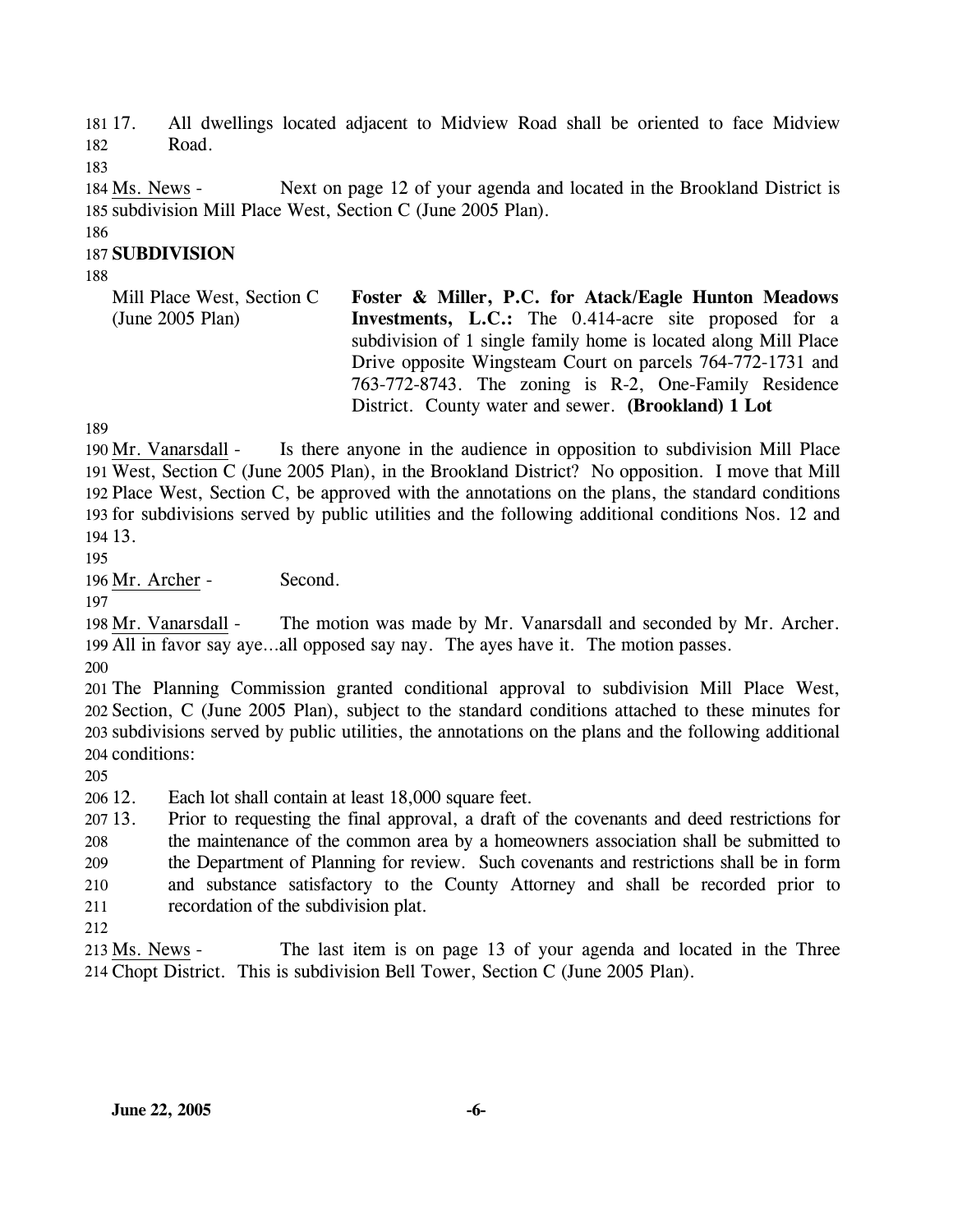Bell Tower, Section C (June 2005 Plan) **Youngblood, Tyler & Associates, P.C. for Barrington Investors Limited:** The 1.11-acre site proposed for a subdivision of 2 single-family homes is located on the east line of Bell Tower Court, approximately 300 feet southeast of its intersection with Bell Tower Lane on parcels 743-756-3422 and part of 743-756-3913. The zoning is R-3C, One-Family Residence District (Conditional). County water and sewer. **(Three Chopt) 2 Lots** 

217

Is there anyone in the audience in opposition to Bell Tower, Section C (June 2005 Plan), in the Three Chopt District? No opposition. Mr. Branin. 219 218 Mr. Vanarsdall -

220

Mr. Chairman, I like to move that subdivision Bell Tower, Section C 222 (June 2005 Plan) be approved on the Expedited Agenda. 221 Mr. Branin -

223

224 Mr. Jernigan - Second.

225

The motion was made by Mr. Branin and seconded by Mr. Jernigan. All 227 in favor say aye...all opposed say nay. The ayes have it. The motion passes. 226 Mr. Vanarsdall -

228

 The Planning Commission granted conditional approval to subdivision Bell Tower, Section, C (June 2005 Plan), subject to the standard conditions attached to these minutes for subdivisions served by public utilities, the annotations on the plans and the following additional conditions: 232

233 12. Each lot shall contain at least 11,000 square feet, exclusive of the flood plain areas.

234 13. 235 The proffers approved as part of zoning cases C-18C-00 and C-9C-05 shall be incorporated in this approval.

236 14. 237 238 239 240 241 242 243 14. Any future building lot containing a BMP, sediment basin or trap and located within the buildable area for a principal structure or accessory structure, may be developed with engineered fill. All material shall be deposited and compacted in accordance with the Virginia Uniform Statewide Building Code and geotechnical guidelines established by a professional engineer. A detailed engineering report shall be submitted for the review and approval by the Building Official prior to the issuance of a building permit on the affected lot. A copy of the report and recommendations shall be furnished to the Directors of Planning and Public Works.

244 15. 245 246 247 248 15. Prior to requesting the final approval, a draft of the covenants and deed restrictions addressing the inclusion of Section C into the existing homeowners association shall be submitted to the Department of Planning for review. Such covenants and restrictions shall be in form and substance satisfactory to the County Attorney and shall be recorded prior to recordation of the subdivision plat.

249

250 Mr. Vanarsdall - Thank you, Ms. News.

251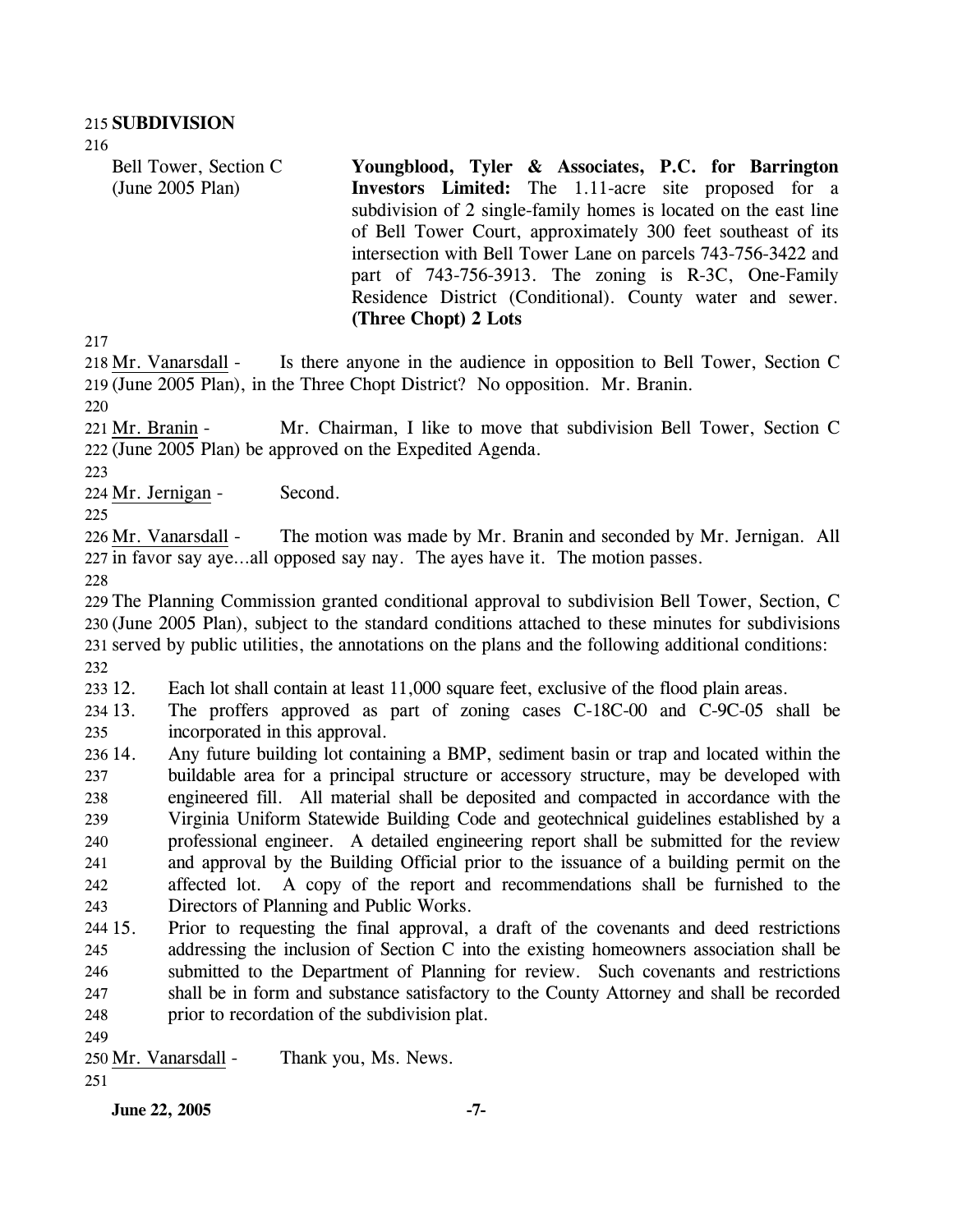252 Ms. News - You're welcome.

Next on the agenda, would be the Conditional Subdivision Extensions. 255 These are subdivisions that have conditional approval but their period for approval has reached 256 the end and they are up for extension. These have requested an extension of time. Each of these 257 three do require Planning Commission approval. Often they are for informational purposes only 258 but these do require Commission action. Ms. Goggin. 254 Mr. Silber -

259

253

#### 260 **SUBDIVISION EXTENSIONS OF CONDITIONAL APPROVAL:**

261

# 262 **FOR PLANNING COMMISSION APPROVAL**

263

| <b>Subdivision</b>            | <b>Magisterial</b> | Original | <b>Remaining</b> | <b>Previous</b>   | Year(s)         |
|-------------------------------|--------------------|----------|------------------|-------------------|-----------------|
|                               | <b>District</b>    | No. of   | Lots             | <b>Extensions</b> | <b>Extended</b> |
|                               |                    | Lots     |                  |                   | Recom-          |
|                               |                    |          |                  |                   | mended          |
| <b>Cedar Grove</b>            | <b>Fairfield</b>   | 191      | 22               | $\boldsymbol{4}$  | 1 Year          |
| (June 1998 Plan)              |                    |          |                  |                   | 6/28/06         |
| <b>Westerre Parkway</b>       | <b>Three</b>       | 0        | 0                | 5                 | 1 Year          |
| (June 1999 Plan)              | <b>Chopt</b>       |          |                  |                   | 6/28/06         |
| <b>Wyndham Forest, Sec. 7</b> | <b>Three</b>       | 51       |                  | 4                 | 1 Year          |
| (June 1999 Plan)              | <b>Chopt</b>       |          |                  |                   | 6/28/06         |

264

265 Mr. Vanarsdall - Good morning, Ms. Goggin.

266

There are three subdivisions on the agenda that require Planning 268 Commission conditional extension approval. The vote for these can be made all at once or 269 individually, depending on how you all pursue this. The first case is Cedar Grove (June 1998 270 Plan) and that's located in the Fairfield Magisterial District. There are 22 lots left and the 271 developer is attempting to buy the adjacent parcel next to it to develop it as a part of the 272 subdivision so that they can also use the subdivision's amenities. Staff can recommend a one-273 year extension to June 2006 on that. 267 Ms. Goggin -

274

 The second subdivision is Westerre Parkway located in Three Chopt. The owner is requesting an extension because they do not wish to disrupt existing businesses with construction and would like to do the roadwork in conjunction with office PODs that are about to begin construction. Staff can also recommend a one-year extension to June 2006.

279

 The last case is also located in Three Chopt and the one lot is located in Wyndham Forest, Section 7 (June 1999 Plan). The developer is presently applying for wetland permits to have adequate buildable area for a house. Staff can also recommend a one-year extension to June 2006. I'll be happy to answer any questions that the Commission may have.

284

Are there any questions for Ms. Goggin? No questions. Mr. Branin, 286 since you have two, would you like to make the motion to approve these extensions? 285 Mr. Vanarsdall -

**June 22, 2005** -8-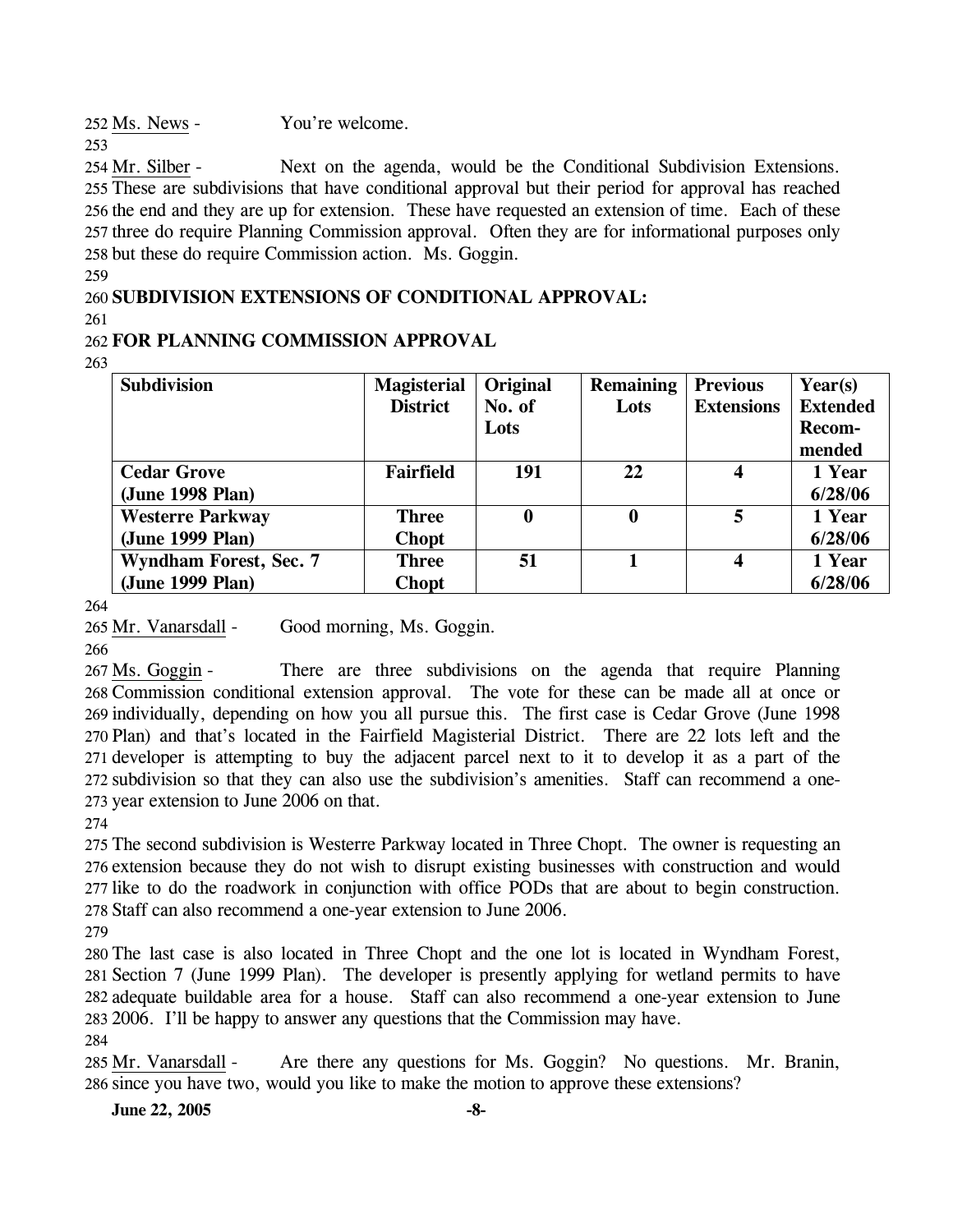Yes, sir, Mr. Chairman. I move that we approve all three extensions until 2006. 288 287 Mr. Branin -

#### 289

290 Mr. Archer - I'll second, Mr. Chairman.

291

The motion was made by Mr. Branin and seconded by Mr. Archer. All in favor say aye…all opposed say nay. The ayes have it. The motion passes. 293 292 Mr. Vanarsdall -

294

295 The Planning Commission voted to approve the subdivision extensions of conditional approval 296 for 12 months, June 28, 2006, for the following subdivisions: Cedar Grove (June 1998 Plan), 297 Westerre Parkway (June 1999 Plan) and Wyndham Forest, Section 7 (June 1999 Plan).

298

The first plan on the agenda this morning is a lighting plan and it was 300 deferred from the May 25 meeting. This is LP/POD-5-05, POD-24-05 and POD-31-05, Grayson 301 Hill, requesting for approval of a lighting plan. 299 Mr. Silber -

#### 302

# 303 **LIGHTING PLAN (DEFERRED FROM THE MAY 25, 2005, MEETING)**

304

LP/POD-5-05 POD-24-05 and POD-31-05 Grayson Hill–Patterson Avenue and N. Gaskins Road

**Roy Allen for Gaskins Centre, LC:** Request for approval of a lighting plan, as required by Chapter 24, Section 24-106 of the Henrico County Code. The 54.59-acre site is located at the southeast corner of Patterson Avenue (State Route 6) and N. Gaskins Road on parcel 745-740-9892. The zoning is RTHC, Residential Townhouse District (Conditional). **(Tuckahoe)** 

305

Is there anyone in the audience in opposition to this lighting plan for LP/POD-5-05, POD-24-05 and POD-31-05, Grayson Hill, in the Tuckahoe District? No 307 308 opposition. Good morning, Mr. Wilhite. 306 Mr. Vanarsdall -

309

Good morning, Commission members. You just received a revised plan 311 that staff received on Friday. The original plan in your packet was lacking quite a bit of 312 information required for lighting plan approval. Most of the comments at this point have been 313 addressed, at this time. The new plan does show the wall-mounted fixtures that were missing off 314 of the original plan for both the dwelling units and also the clubhouse. These would be wall mounted 75-watt fixtures with incandescent bulbs. Also, the location of bollard lights along the 315 316 pedestrian paths throughout the entire development is shown on the plan as well. In addition, 317 additional accent lighting for walls and trees are also included. 310 Mr. Wilhite -

318

 There are two main types of streetlights included. The larger one, that's already in the packet, is for the main travel areas within this development. The smaller fixture would be used for the other streets and also in the alleyways. Staff, from its review, cannot see any negative impact on adjacent properties by the lighting plan that is proposed. However, staff does have some concern about some of the light levels shown on the plan; in particular, around the alleyways, the garages, and around the clubhouse. Mainly, because the information was lacking on the 75-watt foot wall fixtures as far as the creation of light spread. I believe the CEPTED Planner for the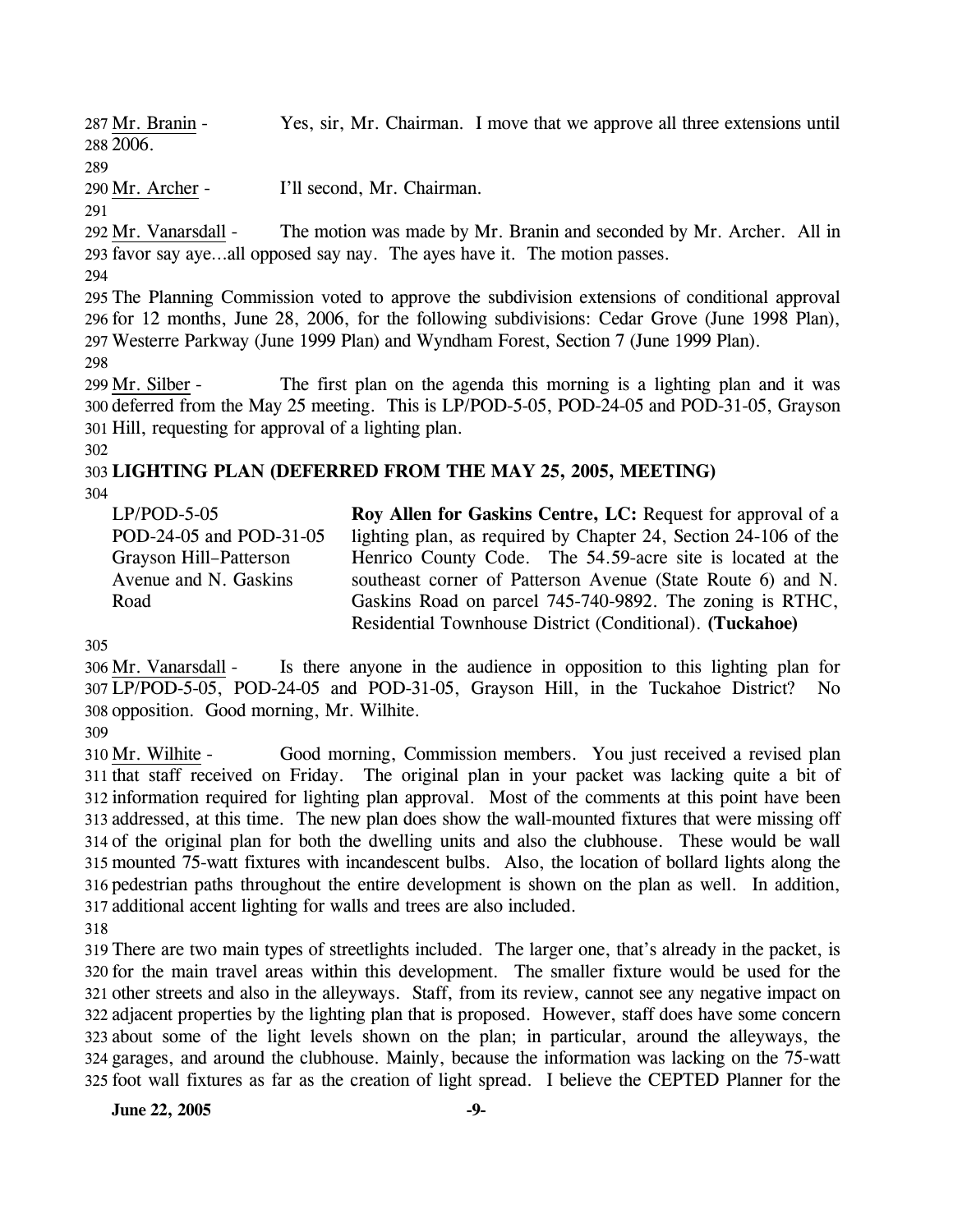326 County would like to take a look at the site after the lights are installed and they may have a 327 recommendation to use higher wattage bulbs in some of these areas.

328

 Staff is still checking for conflicts with storm sewer lines and utilities lines. That was part of the staff original comments. I believe they can stand by themselves and that would have to be resolved prior to the staff signing the lighting plan. I do not have any other items to cover. If you have any questions, I will try to answer those

333

334 Mrs. Jones - Mr. Wilhite, you said 75-foot, you mean 75-watt. 335

336 Mr. Wilhite - Yes, 75-watt incandescent bulbs on the wall-mounted fixtures.

337

I would like to have all this settled before this is approved but you are 339 considering the unresolved issues to be easily taken care of. 338 Mrs. Jones -

340

We asked the applicant for information on light spread for the wallmounted fixtures. This would be around the clubhouse, the sides of the dwelling units and also 342 343 around the garages. Apparently, the manufacture does not have this information. It's not 344 available so we can't really check it. Bulb wattage can be changed. They could upgrade to a 345 higher wattage bulb in the future but at this point the information is not there according to the 346 applicant. 341 Mr. Wilhite -

347

Mr. Wilhite, you indicated that the CEPTED Planner will like to review 349 the lighting in the alleyways and some of the locations after the lights are in placed. 348 Mr. Silber -

350

This is really the first experience that we have had with rear-loading 352 alleys, garages, and alleyways in townhouse developments, so it is sort of a new type of product 353 that we are seeing. I know that she has been up to Northern Virginia to take a look at some similar developments up there, but I think she has some lack of experience with this type of 354 355 project. 351 Mr. Wilhite -

356

How will that be handled if after the lighting is in place and she finds that 358 there needs to be changes made, will that require change to the lighting plan? 357 Mr. Silber -

359

I think we could probably just do it…. Well, it depends. If they decide if 361 she recommends the addition of more fixtures or if she would just recommend addition of higher 362 wattages of the bulbs being used. We are just going with the information that we have available  $363$  to us. 360 Mr. Wilhite -

364 365 Mr. Silber - I understand. 366

367 Mrs. Jones - Can the fixtures accommodate higher wattage bulbs without a problem?

368 369 Mr. Wilhite - The applicant would have to answer that question.

370

**June 22, 2005** -10-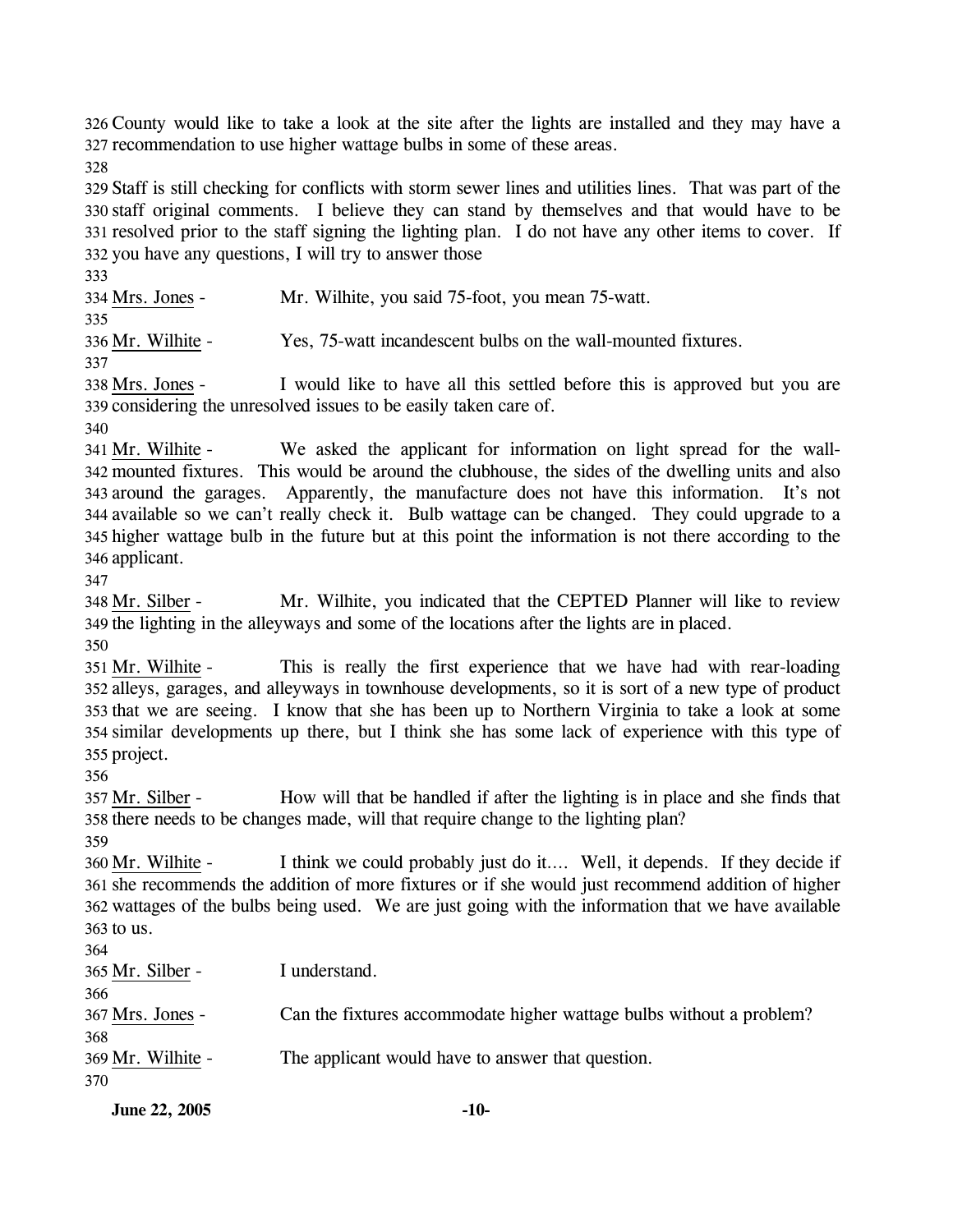You never did get everything that you wanted, did you? When I talked to 372 you, you needed two or three things. 371 Mr. Vanarsdall -

373

We asked for the information and there response was that that it's just not 375 available for fixtures of this low wattage. 374 Mr. Wilhite -

376

377 Mr. Vanarsdall - All right. Are there any more questions for Mr. Wilhite?

378

Mr. Wilhite, I have one other question. I don't see any lighting along the 380 eastern boundary adjacent to the single-family homes on Lakewater, is that correct? 379 Mr. Silber -

381

No. The only lighting would be on the wall-mounted fixtures on the back 383 of the buildings. Once, again, these would be 75-watt incandescent fixtures. There is substantial 384 tree saved there along the property line. Staff does not feel that it would have any negative 385 impact on the adjacent properties. 382 Mr. Wilhite -

386

387 Mr. Silber - Okay.

388

389 Mr. Vanarsdall - Thank you, Mr. Wilhite. Mrs. Jones.

390

Well, I think we have most everything squared away and staff is content 392 that the plan has been brought forward to meet their concerns with just a few minor issues that need to be resolved and I don't think the resolving is a difficult issue. I would like to move that 393 LP/POD-5-05, which is also POD-24-05 and POD-31-05, Grayson Hill, be approved as 394 395 presented with the annotations on the plan. 391 Mrs. Jones -

396

397 Mr. Jernigan - Second.

398

The motion was made by Mrs. Jones and seconded by Mr. Jernigan. All 400 in favor say aye...all opposed say nay. The ayes have it. The motion passes. 399 Mr. Vanarsdall -

401

402 The Planning Commission approved the lighting plan for LP/POD-5-05, POD-24-05 and POD-403 31-05, Grayson Hill – Patterson Avenue and N. Gaskins Road, subject to the standard conditions 404 attached to these minutes for landscape and lighting plans.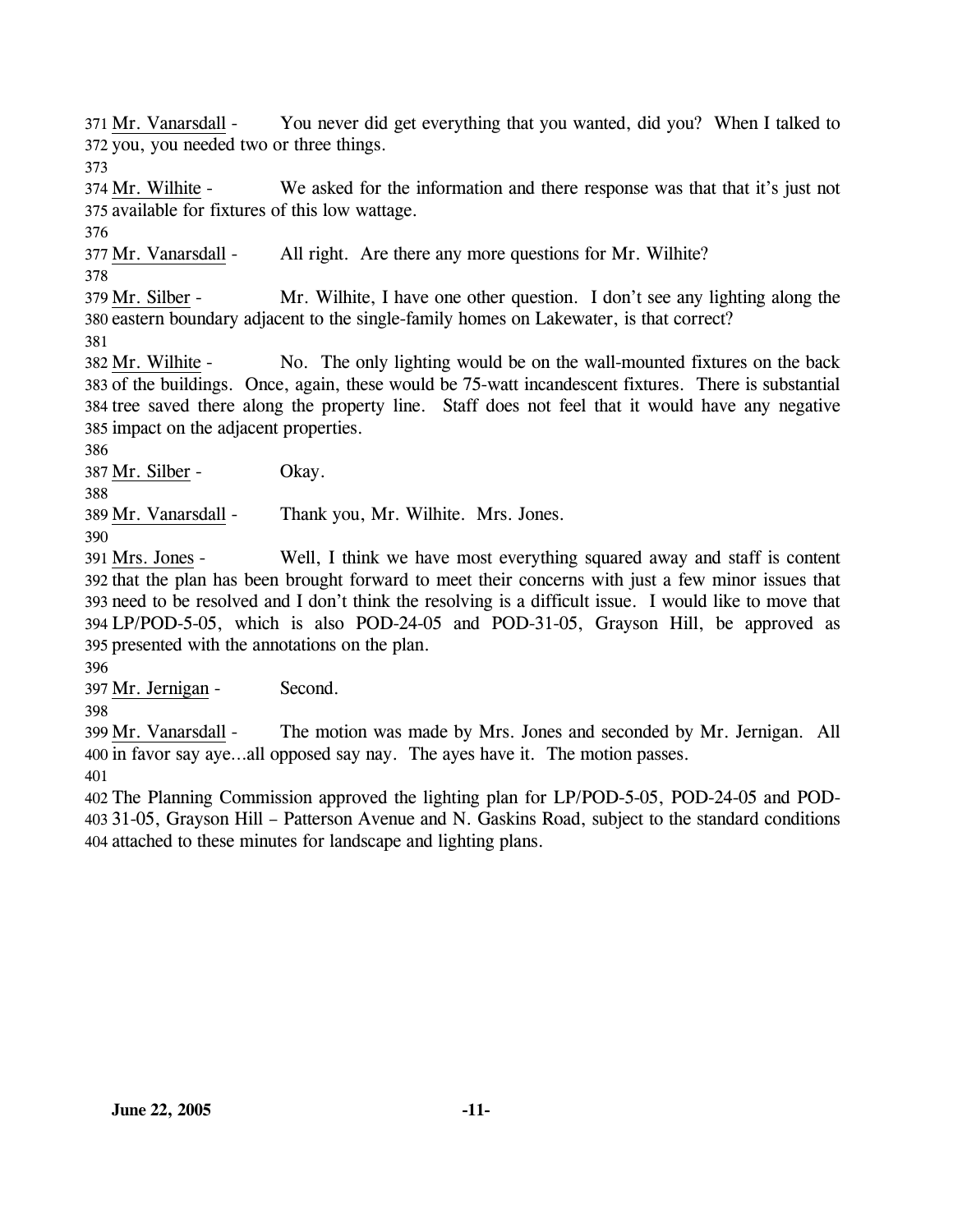#### 405 **PLAN OF DEVELOPMENT (DEFERRED FROM THE MAY 25, 2005, MEETING)**  406

POD-29-05 Childrens' Choice Daycare @ Henrico Doctor's Hospital – E. Parham Road (POD-14-00 Revised)

**Draper Aden Associates for HCA Health Services of Virginia, Inc. and Centex Concord:** Request for approval of a plan of development, as required by Chapter 24, Section 24- 106 of the Henrico County Code, to construct a 9,807 square foot day care facility to be located on the site of an existing hospital. The 2.12-acre site is located at Henrico Doctor's Hospital, 7700 E. Parham Road on the north line of E. Parham Road approximately 600 feet east of its intersection with Shrader Road on part of parcel 764-754-6996. The zoning is O-3, Office District. County water and sewer. **(Brookland)** 

407

Is there anyone in the audience in opposition to this case, POD-29-05, Children's Choice Daycare @ Henrico Doctor's Hospital, in the Brookland District? No 409 410 opposition. We already had one gentleman come in, and Jim had the plans out front showing 411 them to me, and Jim very nicely took care of him and he left. So, that's a good sign. 408 Mr. Vanarsdall -412

Thank you, Mr. Chairman. This application is for approval of a child care 414 center to be located in the relatively unused parking area of the rear of the hospital. The 415 applicant proposes to remove an existing metal storage building and restripe the parking area and 416 construct a single-story daycare building. This case was deferred last month in order to allow 417 staff and the applicant to resolve questions about the parking and the architectural finish of the Since our last meeting, staff has received a revised plan and architectural 419 elevations, which we have included in this morning's addendum. As you will see from the colors 420 of the elevation, the building finish reflects those of the existing hospital. And, there are revised parking tabulations which indicate that there will be ample parking spaces after removal of the 421 422 spaces where the new daycare center is to be constructed. So, with that, staff is recommending 423 approval, and I'll be happy to answer any questions you may have. 413 Mr. Strauss -418 new building.

424

425 Mr. Vanarsdall - You took the blue out, didn't you?

426

There was a, I guess you could say, a little bit of a riot of primary colors 428 at the entrance of the other building. Actually, to be fair, the architectural elevations were in black and white and there was no color shown. But, I did go on the architect's web site and there 429 430 was quite a bit of primary color at the entrance and very festive. That's okay for the kids, I 431 guess, but it was not in keeping with what the rest of the hospital looked like, so staff worked 432 with the architect and he is very happy to provide this revised elevation. 427 Mr. Strauss -

433

Although it is behind the hospital, Jim made sure that it would match the 435 hospital's materials as much as possible, which he has done a good job on. Thank you, Jim. 434 Mr. Vanarsdall -

**June 22, 2005** -12-436 437 Mr. Strauss - Thank you. 438 439 Mr. Vanarsdall - Now, one of the things was parking and that was settled.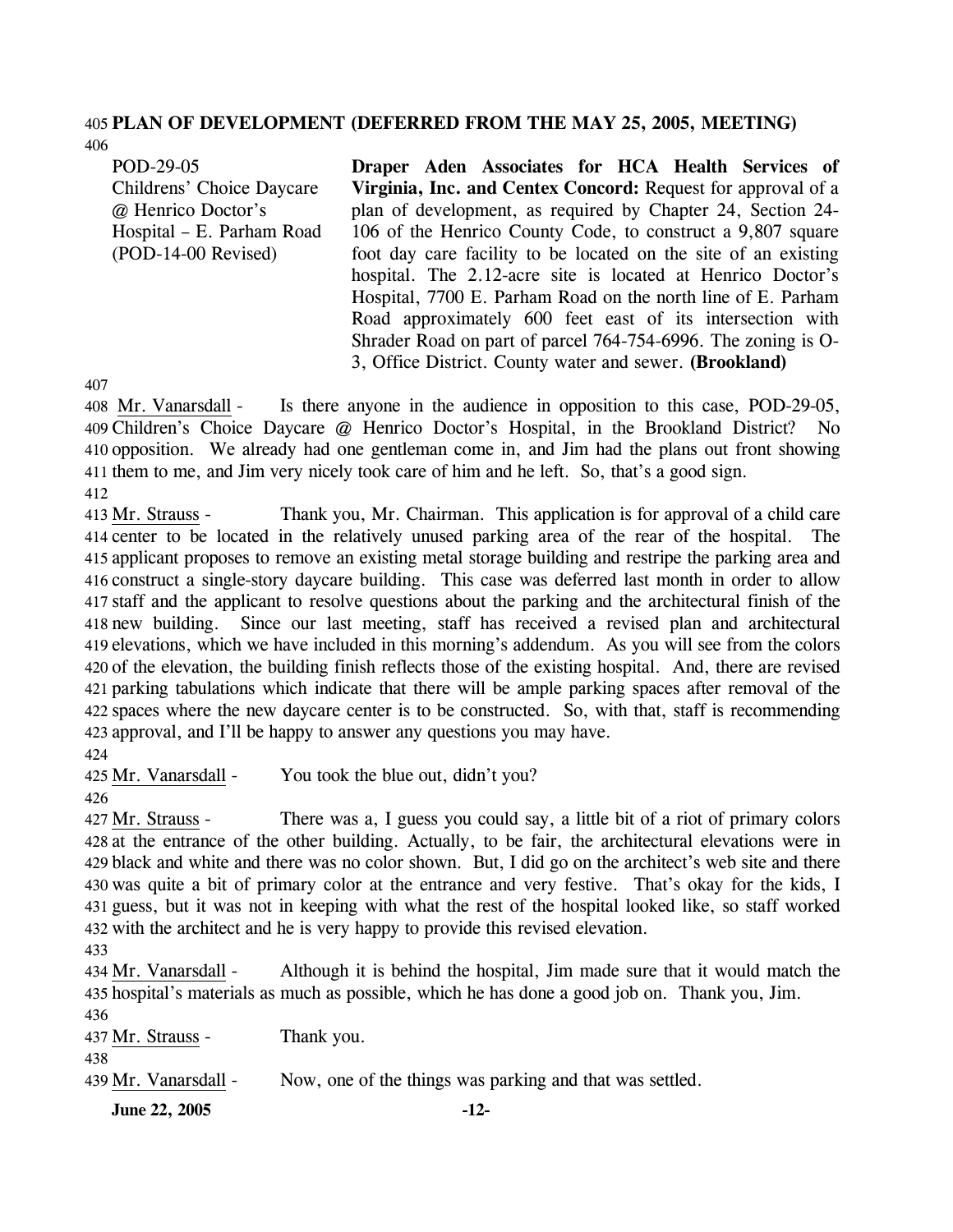440 Mr. Strauss - Yes. 441

One of the things I wanted to ask you this morning.... It started out just as a daycare center for employees for the hospital. 443 442 Mr. Vanarsdall -

444

Yes, I did get a letter from Draper Aden indicating that they still intend to 446 have this just for the hospital employees. That's the most recent information that I've received. 445 Mr. Strauss -447

Thank you, Jim. Anybody have any questions for Mr. Strauss? If not, 449 I'll move that POD-29-05, Childrens' Choice Daycare @ Henrico Doctor's Hospital, be 450 approved with the annotations on the plan, the standard conditions for developments of this type, 451 and then we have on the addendum we have additional conditions Nos. 23 through 31. 448 Mr. Vanarsdall -

452

453 Mr. Jernigan - Second.

454

The motion was made by Mr. Vanarsdall and seconded by Mr. Jernigan. 456 All in favor say aye...all opposed say nay. The ayes have it. The motion passes. 455 Mr. Vanarsdall -

457

 The Planning Commission approved POD-29-05, Childrens' Choice Daycare @ Henrico Doctor's Hospital – E. Parham Road (POD-14-00 Revised) subject to the standard conditions attached to these minutes for developments of this type, the annotations on the plan, and the following additional conditions:

462

463 23. 464 465 466 The site including paving, pavement markings, signage, curb and gutter, dumpster screens, walls, fences, lighting and other site improvements shall be properly maintained in good condition at all times. Any necessary repairs shall be made in a timely manner.

467 24. 468 469 470 471 24. The easements for drainage and utilities as shown on approved plans shall be granted to the County in a form acceptable to the County Attorney prior to any occupancy permits being issued. The easement plats and any other required information shall be submitted to the County Real Property Agent at least sixty (60) days prior to requesting occupancy permits.

 $472.25$ . 473 The developer shall provide fire hydrants as required by the Department of Public Utilities and Division of Fire.

474 26. 475 476 Any necessary off-site drainage and/or water and sewer easements must be obtained in a form acceptable to the County Attorney prior to final approval of the construction plans.

477.27 478 27. Deviations from County standards for pavement, curb or curb and gutter design shall be approved by the County Engineer prior to final approval of the construction plans by

479 the Department of Public Works.

480 28. 481 Storm water retention, based on the 50-10 concept, shall be incorporated into the drainage plans.

482 29. 483 484 Insurance Services Office (ISO) calculations must be included with the plans and contracts and must be approved by the Department of Public Utilities prior to the issuance of a building permit.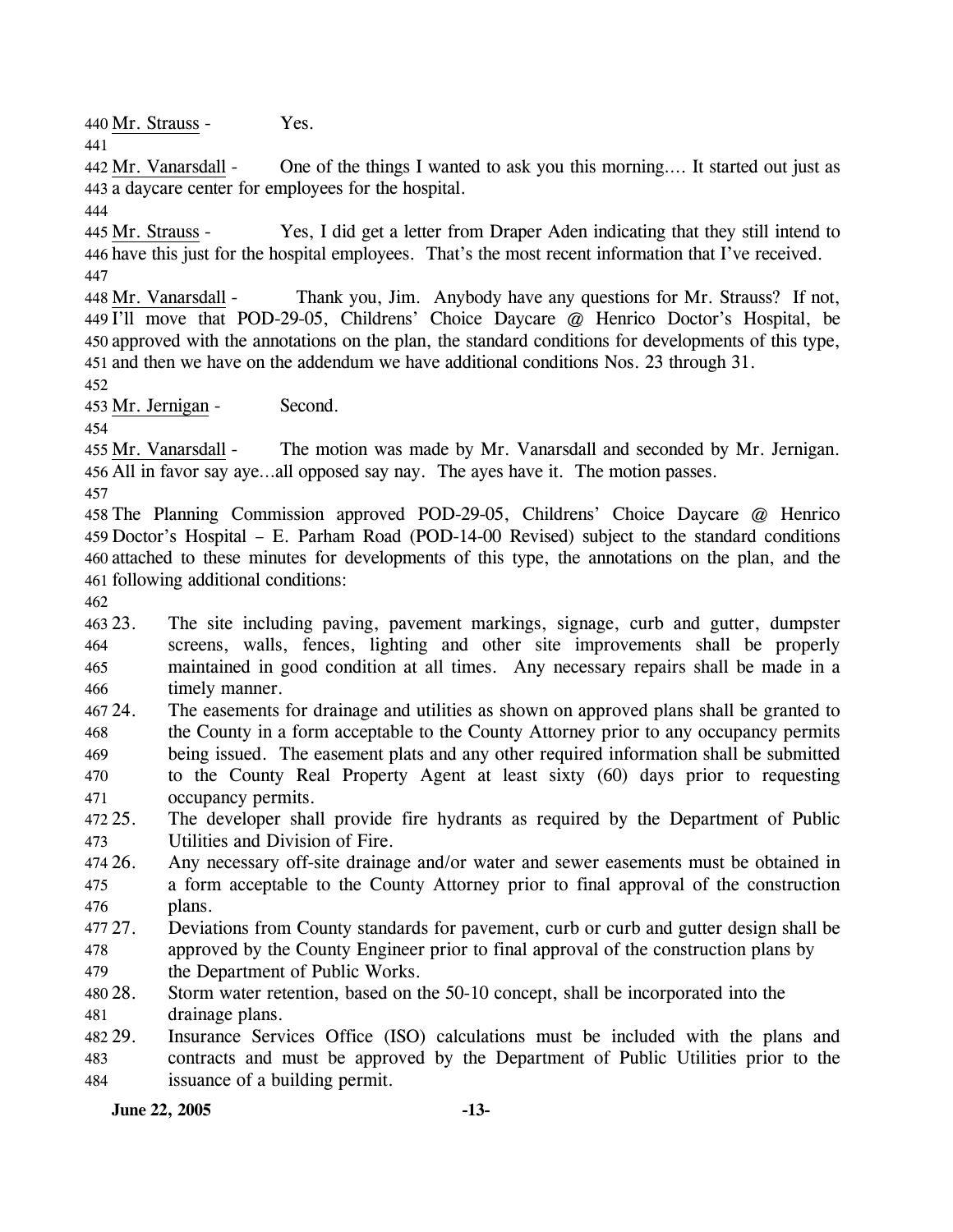485 30. 486 487 Approval of the construction plans by the Department of Public Works does not establish the curb and gutter elevations along the Henrico County maintained right-ofway. The elevations will be set by Henrico County.

488 31. 489 490 491 492 The location of all existing and proposed utility and mechanical equipment (including HVAC units, electric meters, junction and accessory boxes, transformers, and generators) shall be identified on the landscape plans. All equipment shall be screened by such measures as determined appropriate by the Director of Planning or the Planning Commission at the time of plan approval**.**

493

496

Mr. Chairman, before we go any farther, Mr. Archer's screen has died 495 on him here. Can they boot him up? 494 Mr. Jernigan -

| 497 Mr. Archer -                                                   | No, boot the screen up.                                                |  |  |  |  |
|--------------------------------------------------------------------|------------------------------------------------------------------------|--|--|--|--|
| 498                                                                |                                                                        |  |  |  |  |
| 499 Mr. Jernigan -                                                 | Boot the screen up, don't boot Mr. Archer.                             |  |  |  |  |
| 500                                                                |                                                                        |  |  |  |  |
| 501 Mr. Vanarsdall -                                               | What died on him?                                                      |  |  |  |  |
| 502                                                                |                                                                        |  |  |  |  |
| 503 Mr. Jernigan -                                                 | His screen.                                                            |  |  |  |  |
| 504                                                                |                                                                        |  |  |  |  |
| 505 Mr. Vanarsdall -                                               | Oh, his screen.                                                        |  |  |  |  |
| 506                                                                |                                                                        |  |  |  |  |
| 507 Mr. Archer -                                                   | My monitor is not working.                                             |  |  |  |  |
| 508                                                                |                                                                        |  |  |  |  |
| 509 Mr. Vanarsdall -                                               | Who is in charge of the screens?                                       |  |  |  |  |
| 510                                                                |                                                                        |  |  |  |  |
| 511 Mr. Jernigan -                                                 | He's coming right now.                                                 |  |  |  |  |
| 512                                                                |                                                                        |  |  |  |  |
| 513 Mr. Vanarsdall -                                               | Here he comes. All right we will take a two-minute sitting break while |  |  |  |  |
|                                                                    | 514 the technician work on Mr. Archer's monitor.                       |  |  |  |  |
| 515                                                                |                                                                        |  |  |  |  |
|                                                                    | 516 AT THIS TIME, THE PLANNING COMMISSION STOPPED THE MEETING TO       |  |  |  |  |
| 517 HAVE THE TECHNICIAN TAKE A LOOK AT MR. ARCHER'S MONITOR, WHICH |                                                                        |  |  |  |  |
|                                                                    | 518 COULDN'T BE FIXED AT THE TIME, SO THEY CONTINUED WITH THE          |  |  |  |  |
| 519 MEETING.                                                       |                                                                        |  |  |  |  |
| 520                                                                |                                                                        |  |  |  |  |
| 521 Mr. Silber -                                                   | Are we ready to move on?                                               |  |  |  |  |
| 522                                                                |                                                                        |  |  |  |  |
| 523 Mr. Archer -                                                   | Yes.                                                                   |  |  |  |  |
| 524                                                                |                                                                        |  |  |  |  |
| 525 Mr. Silber -                                                   | Is it working?                                                         |  |  |  |  |
| 526                                                                |                                                                        |  |  |  |  |
| 527 Mr. Archer -                                                   | No, but we can go on. I don't need it.                                 |  |  |  |  |
| 528                                                                |                                                                        |  |  |  |  |

529 Mr. Vanarsdall - Please note that Mr. Archer monitor isn't working.

**June 22, 2005 -14-**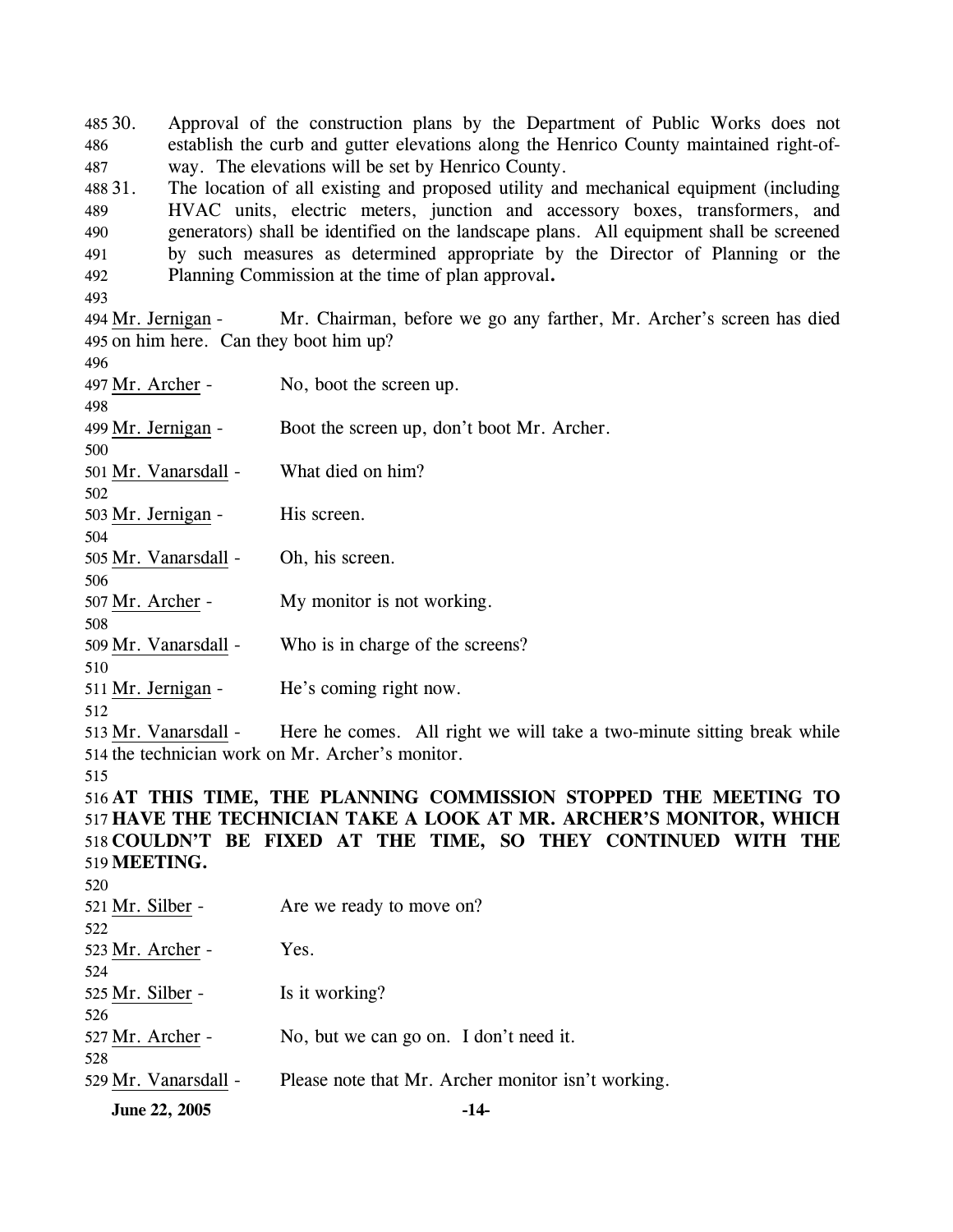All right. We will continue on. I believe you all have met Tony 532 Greulich, but this is his first plan he has presented in Henrico County. I'm sure that the 533 monitor breaking, Tony, has nothing to do with your presentation. We would just like to add a 534 little pressure here for your first presentation. 531 Mr. Silber -

535

536 Mrs. Jones - Don't take it personal.

# 538 **PLAN OF DEVELOPMENT**

539

537

POD-39-05 Arcorp II Office Building – 1521 Starling Drive **Hankins & Anderson, Inc. for Allen Rafeh, M.D., Arcorp II:** Request for approval of a plan of development as required by Chapter 24, Section 24-106 of the Henrico County Code, to construct a two-story, 8,365 square foot mixed used medical/office building. The 0.688-acre site is located at 1521 Starling Drive on parcel 752-745-8435. The zoning is O-2, Office District. County water and sewer. **(Tuckahoe)** 

540

Is there anyone in the audience in opposition to POD-39-05, Arcorp II 542 Office Building, in the Tuckahoe District? No opposition. Good morning, Tony. 541 Mr. Vanarsdall -543

Good morning, Mr. Chairman, Planning Commission members, the 545 applicant readily agreed to all of the comments from the different departments and sufficiently 546 addressed all concerns. However, staff has one issue that should be stated. The presented 547 layout sufficiently meets the Henrico County parking requirements based on the presented 548 uses. However, if the square footage devoted to each use is altered, the required number of 549 parking spaces may also change. As a result, staff has made the applicant aware of the fact 550 that if approval is granted for these plans; it is only for the specific breakdown of uses as 551 proposed. Any alteration of this ratio may result in the plan not meeting Code requirements 552 and therefore building permits, occupancy permits or change of occupancy permits may not be 553 approved. The applicant is aware of this comment and has agreed to maintain the ratio of uses 554 as presented. 544 Mr. Greulich -

555

 Having stated that, staff can recommend approval of the submitted plan. It is subject to the annotations on the plan, the standard conditions for developments of this type and additional conditions 23 through 35. Staff and representatives of the applicant are available to answer any questions you may have. Thank you.

560

561 Mr. Vanarsdall - Are there any questions by Commission members?

562

I have a question. I did raise this yesterday, and I think the applicant 564 may have to answer it, I would like to know about the proposed signage. 563 Mrs. Jones -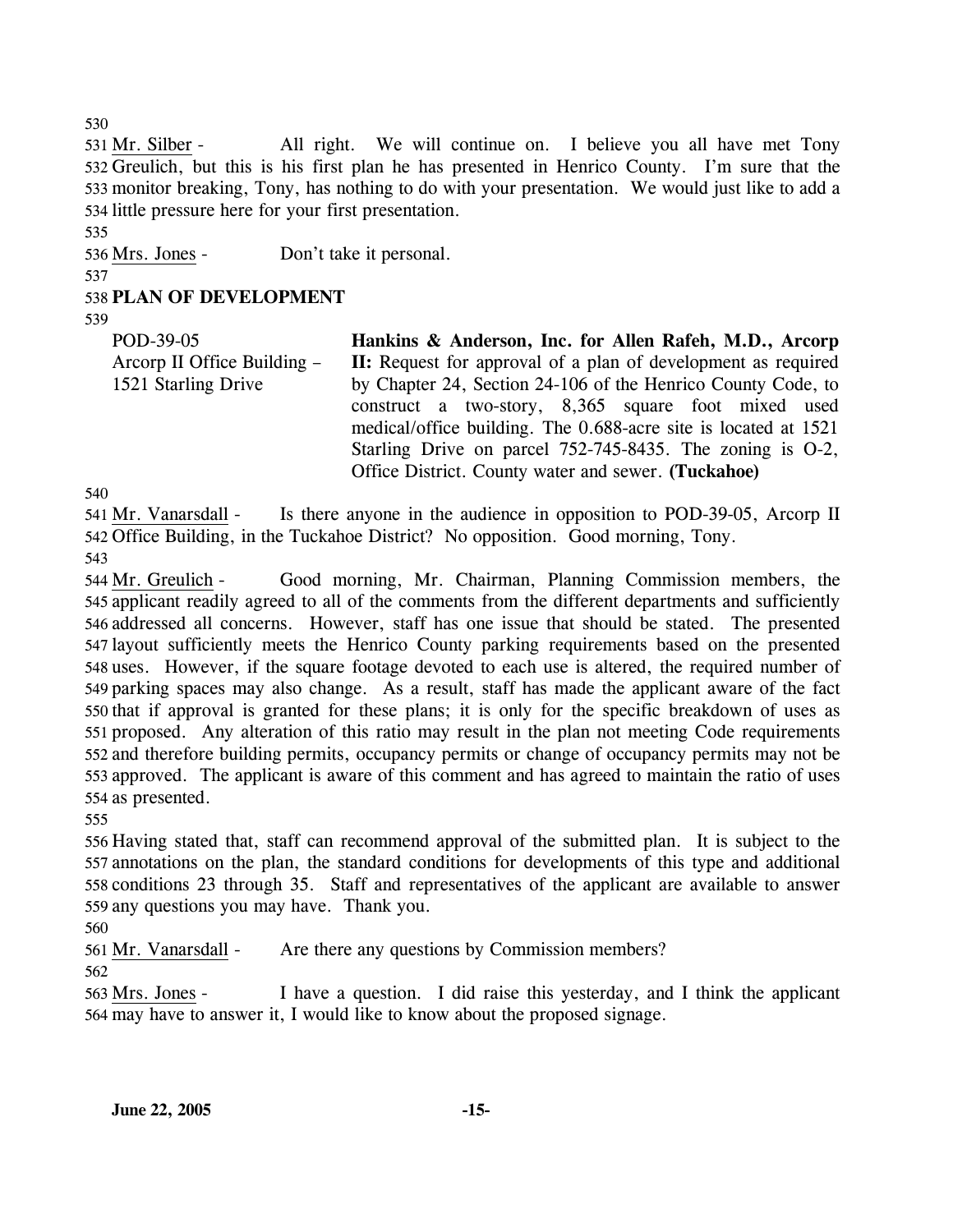Good morning, my name is Bruce Shirley and I am the architect for the 566 building. The owner could not make it and apologizes, they are out of town. We have not 567 done any investigation as far as signage right now, but anything that we will do in the future 568 will certainly meet all of the County guidelines and issues. 565 Mr. Shirley -569

Well, I understand that it will be within Code requirements, but with 571 residential properties on two of the four sides, it is important to me that the signage be non-572 intrusive. 570 Mrs. Jones -

573

I'm not exactly sure how specifically to address that today but we can 575 certainly do it in the future. I know the Police Department recommended that we put an eight-576 foot fence to three of the adjoining properties so that's probably going to be more intrusive 577 than any signage we do, which will certainly be lower, by the guidelines. So, we are trying to 578 work with that with plantings and landscaping versus fencing, and the signage, obviously, will 579 be worked into that at some point. 574 Mr. Shirley -

580

Well, signage, that doesn't have a lot of light associated with it at night 582 or these kinds of things certainly are appropriate for making sure that it doesn't impact the 583 residential all around. 581 Mrs. Jones -

584

585 Mr. Shirley - I'll let the owner know.

586

Okay. Thank you. And I have another question. Mr. Secretary, help 588 me out. With the use and the parking spaces, once this particular POD, for instance, moves 589 forward, if the property changes hand or whatever, does that restriction go along with the 590 property or... How does that work? 587 Mrs. Jones -

591

Yes, ma'am. That restriction would still apply no matter who owns the 593 property. The staff is bringing to the Commission's attention the fact that this property is 594 going to be used partially for medical uses and partially for general office. General Office 595 doesn't carry the parking demand that medical offices carries. So, my concern is that if it 596 became all medical office, it would have a higher parking demand and the parking can be 597 provided on the site as currently laid out. We do have a condition that addresses this, and any 598 future owner of this property has to comply with those parking requirements. If they do 599 provide all medical, then they will have to provide more parking on the site. So, to answer 600 your question in short, yes. No matter when the property is sold, who owns it will have to 601 comply with those regulations. 592 Mr. Silber -

602

And is there an accompanying letter to go along with this POD, as 604 originally envisioned, or no? 603 Mrs. Jones -

605

606 Mr. Silber - No. The letter would be the approval letter that goes to the applicant. 607 608 Mrs. Jones - I thought the applicant was going to sign a letter and return it to us. 609

**June 22, 2005** -16-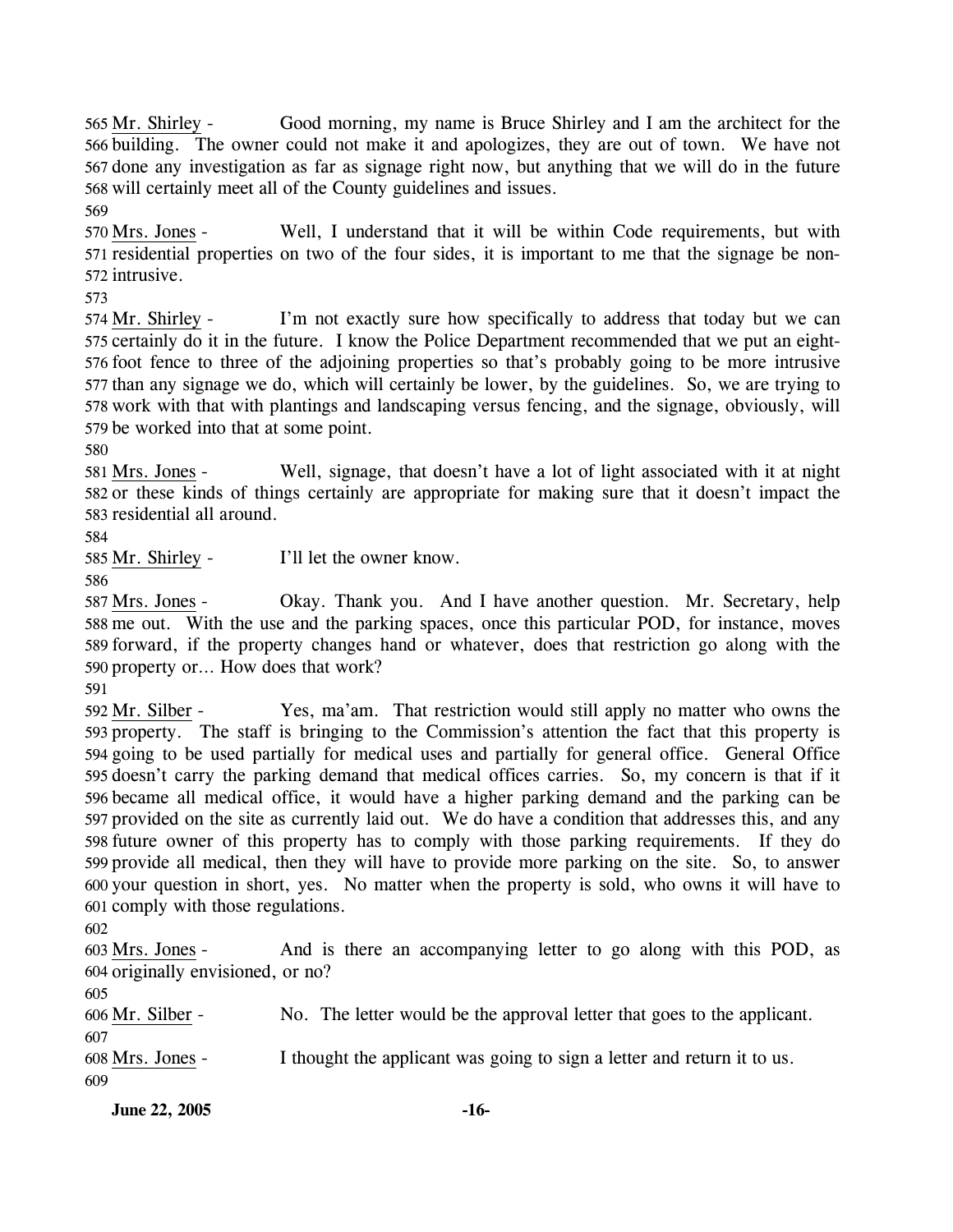The applicant was attempting to provide a letter. They don't have it 611 available for this meeting today, but they can.  $610$  Mr. Greulich -612 613 Mr. Shirley - They will agree to do so. 614 So, they have agreed to provide us with a letter but have not done it yet, 616 but will do that. When will that letter be provided? 615 Mr. Silber -617 Most likely, by the end of the week. They are out of town and we were 619 just informed late Friday that we were to have the letter and it just couldn't happen by this 620 morning.  $618$  Mr. Shirley -621 The letter I think will just simply reinforce this point. But, if this 623 property transfer to another owner, that transfer of approval would have to come back to the Planning Commission, and that new owner will become aware of these conditions and this 624 625 issue will be raised again. 622 Mr. Silber 626 627 Mrs. Jones - Okay. Do we need to add any other condition to address the letter? 628 629 Mr. Silber - I don't think we need to. Staff will just make sure that we get that letter. 630 Okay. Thank you. With that, I move for approval of POD-39-05, Arcorp II Office Building at 1521 Starling Drive, subject to the annotations on the plan, the 632 631 Mrs. Jones -

633 standard conditions for developments of this type, and the additional conditions Nos. 23  $634$  through  $35$ .

635

636 Mr. Archer - Second.

637

The motion was made by Mrs. Jones and seconded by Mr. Archer. All 639 in favor say aye...all opposed say nay. The ayes have it. The motion passes. 638 Mr. Vanarsdall -

640

641 The Planning Commission approved POD-39-05, Arcorp II Office Building, subject to the 642 standard conditions attached to these minutes for developments of this type, the annotations on 643 the plan, and the following additional conditions?

644

645 23 646 647 648 The site including paving, pavement markings, signage, curb and gutter, dumpster screens, walls, fences, lighting and other site improvements shall be properly maintained in good condition at all times. Any necessary repairs shall be made in a timely manner.

649 24. 650 651 652 24. The easements for drainage and utilities as shown on approved plans shall be granted to the County in a form acceptable to the County Attorney prior to any occupancy permits being issued. The easement plats and any other required information shall be submitted to the County Real Property Agent at least sixty (60) days prior to requesting

653 occupancy permits.

654 25. The developer shall provide fire hydrants as required by the Department of Public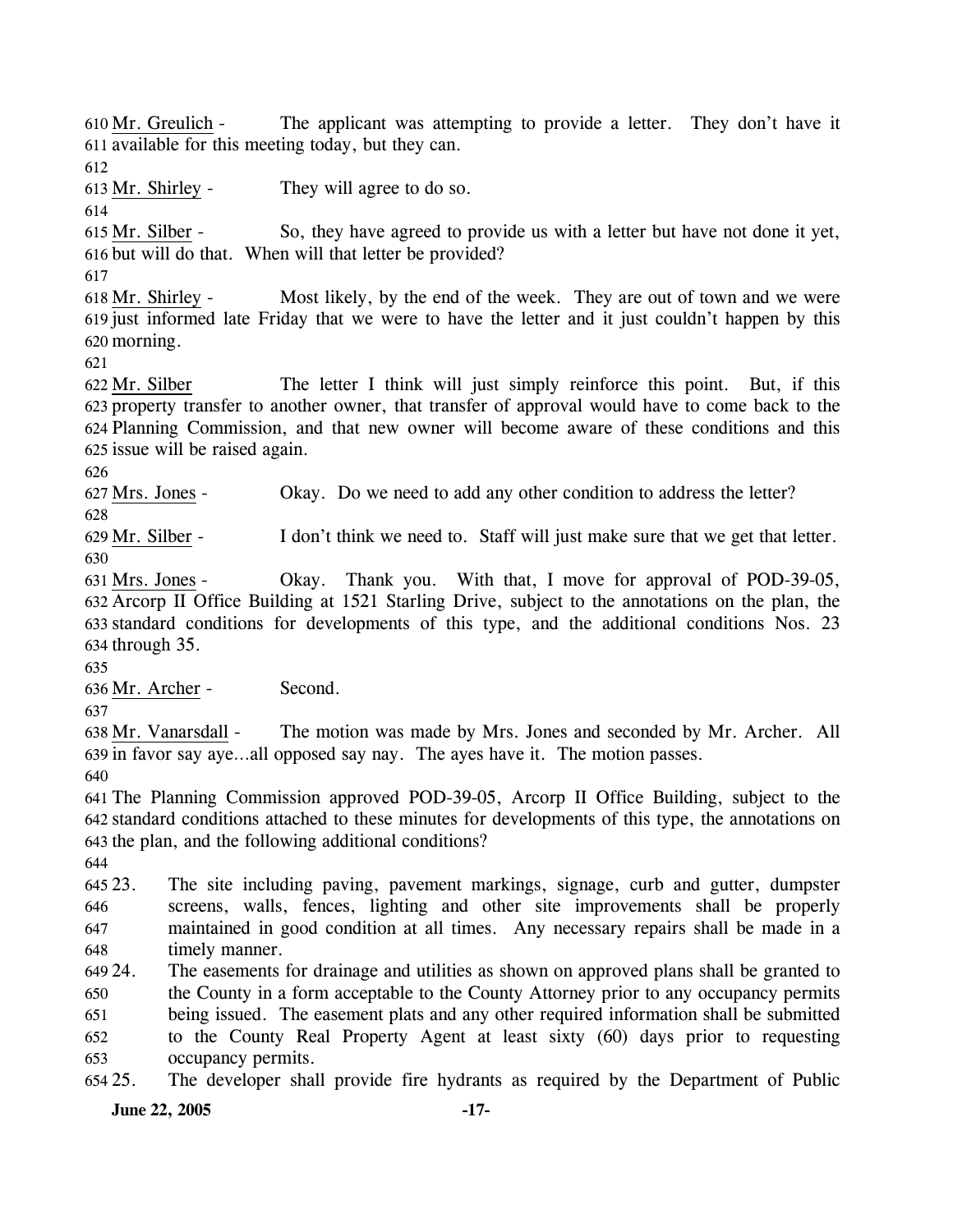655 Utilities and Division of Fire.

- 656 26. 657 658 The right-of-way for widening of Starling Drive as shown on approved plans shall be dedicated to the County prior to any occupancy permits being issued. The right-of-way dedication plat and any other required information shall be submitted to the County
- 659 Real Property Agent at least sixty (60) days prior to requesting occupancy permits.
- 660 27. Outside storage shall not be permitted.
- 661 28. 662 663 Any necessary off-site drainage and/or water and sewer easements must be obtained in a form acceptable to the County Attorney prior to final approval of the construction plans.
- 664 29. 665 666 29. Deviations from County standards for pavement, curb or curb and gutter design shall be approved by the County Engineer prior to final approval of the construction plans by the Department of Public Works.
- 667 30. 668 669 Insurance Services Office (ISO) calculations must be included with the plans and contracts and must be approved by the Department of Public Utilities prior to the issuance of a building permit.
- 670 31. 671 672 31. Approval of the construction plans by the Department of Public Works does not establish the curb and gutter elevations along the Henrico County maintained right-ofway. The elevations will be set by Henrico County.
- 673 32. 674 675 676 677 The location of all existing and proposed utility and mechanical equipment (including HVAC units, electric meters, junction and accessory boxes, transformers, and generators) shall be identified on the landscape plans. All equipment shall be screened by such measures as determined appropriate by the Director of Planning or the Planning Commission at the time of plan approval**.**
- 678 33. A standard concrete sidewalk shall be provided along the east side of Starling Drive.
- 679 34. 680 681 The certification of building permits, occupancy permits and change of occupancy permits for individual units shall be based on the number of parking spaces required for the proposed uses and the amount of parking available according to approved plans.
- 682 35. 683 35. Storm water retention, based on the 50-10 concept, shall be incorporated into the drainage plans.
- 684

#### 685 **SUBDIVISION**

686

Techpark (June 2005 Plan) - Technology Boulevard **Timmons Group for Earl Thompson, Inc.:** The 111.0-acre site proposed for an industrial park is located on the south line of Technology Boulevard and the north line of Portugee Road, approximately 2,500 feet east of Memorial Drive on parcel 844-704-6523. The zoning is M-2C, General Industrial District (Conditional). County water and sewer. **(Varina) 0 Lot** 

687

Is there anyone in the audience in opposition to Techpark (June 2005) Plan), in the Varina District? No opposition. Good morning, again, Kevin. 689 688 Mr. Vanarsdall -

690

Good morning, again. The revised plan that you just received does not 692 contain any changes to the layout of the subdivision. The original plan was missing some basic zoning information that was required and the plan that you received has provided this 693 691 Mr. Wilhite -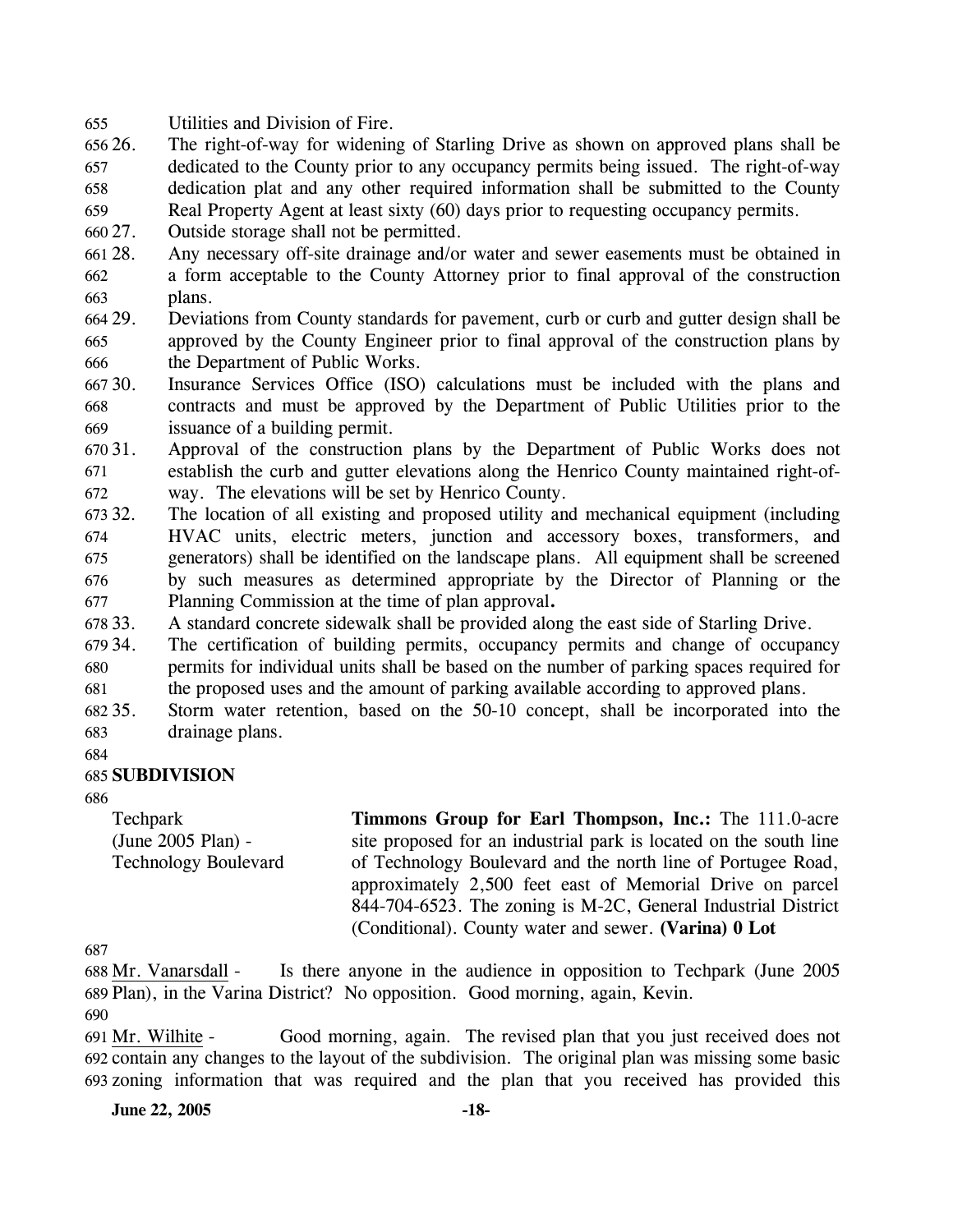information. This property was originally zoned in 1997 to industrial use. At that time, it included a conceptual master plan that showed a single cul-de-sac street running from Technology Boulevard to the south. The subdivision plan that you have before you today, constitutes a revision to that conceptual plan that the Planning Commission would have to specifically approve. It provides two additional interior cul-de-sac streets in the development and also proposes two stub streets to the adjacent parcels to the west. The larger parcel to the west was rezoned to industrial, as well, in the year 2000. The conceptual master plan included with it does show connection to this site at the location of the northernmost stub street proposed in this subdivision. The southernmost stub street on this plan was not reflected on that original plan back in 2000 for the adjacent property. 

 In addition, when Technology Boulevard was constructed, the property to the north, a portion of the corners were cut off. That appears as triangular pieces of leftover property at the northwest and northeast corners of this property. Staff recommend that the applicant talk to the property owner and try to get these pieces of land incorporated into the development, otherwise they will be left over and there is no real use for them as separate parcels. It is our understanding that the applicant has not approached the property owner about these specific pieces of property.

 Recreation & Parks has indicated that there is evidence of seasonal camp sites of Native North Americans on this property as well as indication of settlement back into the 19th century and they have recommended that a Phase I archeology study be done on the site. We have not received any confirmation from the applicant that they are willing to do this type of study. 

 The bigger issue remaining is the fact that there is only one point of access into this proposed development. Staff has a condition recommending a second point of access be provided when the floor area of this project gets to 100,000 square feet. It's possible it may come from the adjacent property by way of the stub streets. It was also a recommendation made by Traffic during the zoning case, but it doesn't seem to have received a lot of attention. The only mention of it was that a boulevard entrance was being provided with the Conceptual Master Plan and there was no other discussion during the minutes of the zoning case. Staff is still proposing that as a condition. I'll be happy to answer any question that you may have at this time.

Mike, I see you here today. Did you want to say anything along with 729 Kevin, or did you come to answer questions today? 728 Mr. Jernigan -

731 Mr. Jennings - I'm here to answer questions, if you need me to.

Kevin, let me ask you this, and I'm sure that the applicant is here. Explain to them, in case they don't know. Are you familiar with the Phase I Archeology 735 Study? 733 Mr. Jernigan -

| $\sim$ $\sim$      |                                                                   |
|--------------------|-------------------------------------------------------------------|
| 737 Mr. Wilhite -  | N <sub>O</sub> .                                                  |
| 738 Mr. Jernigan - | Okay. I don't need any more. I do need to speak to the applicant. |

**June 22, 2005** -19-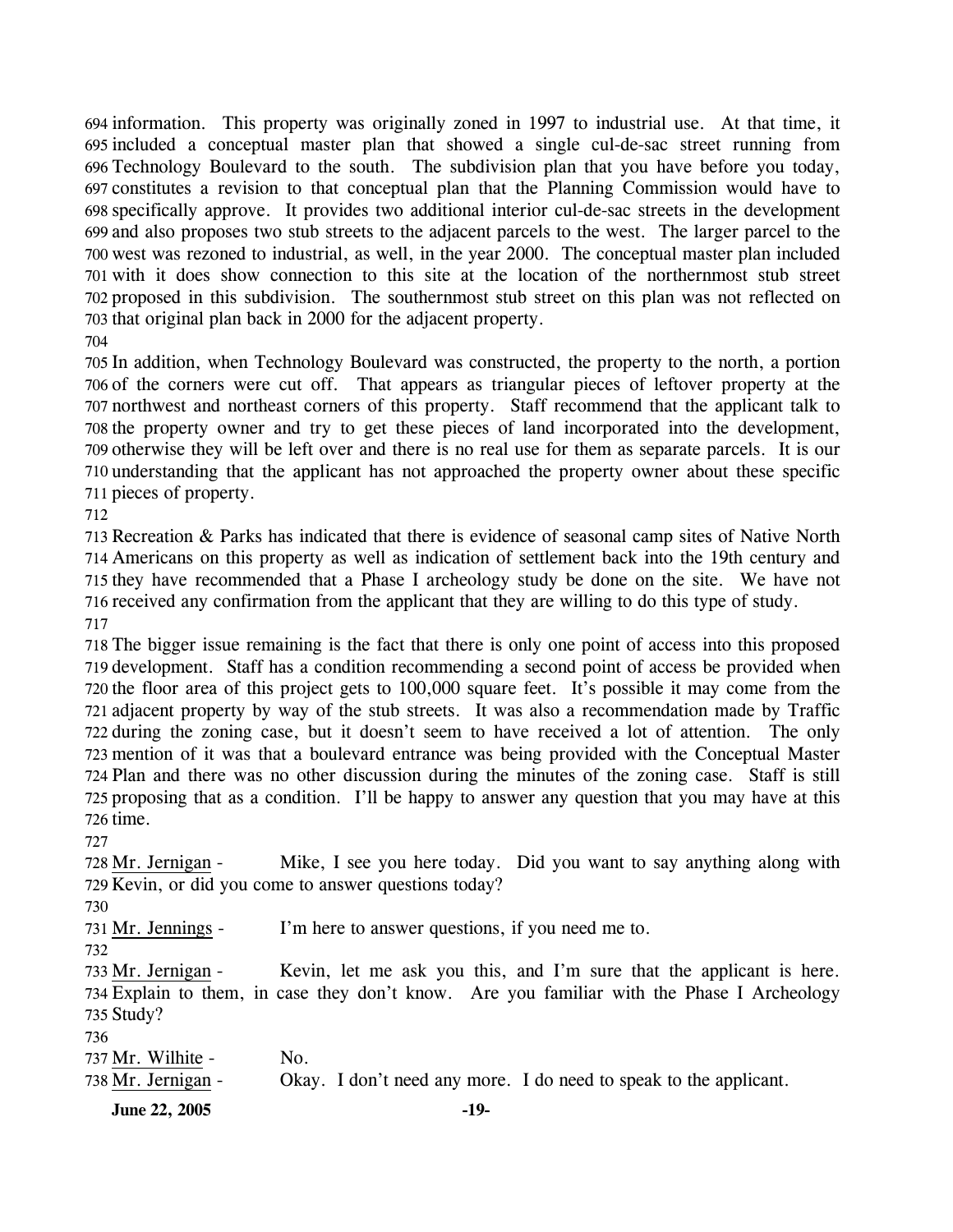740 Mr. Vanarsdall - All right. Will the applicant come down? 741

Good morning, Mr. Chairman, members of the Commission. My name 743 is Roger Rodriguez and I'm with Timmons Group representing on behalf of the applicant. We 744 received staff's comments and we are in agreement with all of them with two exceptions, and 745 one being the archeological study. We have tried to contact staff to discuss that comment and 746 that currently remains in a (bans?) we haven't received, return correspondence from them yet. 747 And it's not that we are in opposition to it, we just haven't had an opportunity to discuss it 748 with staff as of this point, with Parks & Recreation. But, we have made a couple of attempts 749 to call him. The other issue resorting to the access point, the single access point. We are 750 trying to keep as close as possible to the generalized development plan that was proffered back 751 in 1997. They showed one access point and that's why we are currently still showing one 752 access point. There are a couple of issues that create hardships for providing a second access The first being, a minimal 1000-foot separation between entrances on Technology 754 Boulevard. And, with the narrow frontage of the property, here, (referring to map on the 755 screen) along Technology Boulevard, it's geometrically prohibited to have two entrances along 756 Technology Boulevard with the frontage that we currently have under control. 742 Mr. Rodriguez -753 point. 757

 We are providing these stub streets in case property to the west does develop and the inter- parcel connection as Mr. Wilhite mentioned would at that point provide the second point of access. The property to the rear on Portugee Road, it is our understanding, based on staff's recollection during the zoning case, the residents were in opposition to a connection along Portugee Road. And the area back here (referring to map) in the southeast corner of the site, is inundated with wetlands. It's environmentally prohibitive at this point to pursue an access along this corner. We stand on the fact that we are providing these stub streets for future inter- parcel connections and we do have the boulevard, style entrance. We've got two lanes going out of the subdivision, one lane coming in with a divided median.

767

Mr. Rodriguez, I think staff's primary concern is, and we may need to 769 get Mr. Jennings up here to express this, but I think for office or industrial development the 770 point is that the traffic needs to be distributed and a boulevard entrance, in our minds, doesn't 771 provide the distribution that's necessary. I understand the concerns about access limitation to 772 the south to Portugee with environmental conditions. And I understand you are proving a stub 773 to the west. I think our point is that we would like to see a second point of access provided, 774 probably to Technology Boulevard, by way of future development of the property to the west. 775 I realize that you don't control that. You don't have the ability to know when that might take 776 place, but to have unlimited amount of square footage provided with one point of access, 777 provides the County with concerns. My recommendation might be.... Let me ask you this. 778 How many square feet of space are you proposing on this property? Can you give us some 779 estimation? 768 Mr. Silber -

780

Well, with the current zoning, the product type will allow for 782 distribution and trucking and storage type facilities. So, it's likely that one building could 783 exceed the 100,000 square feet. We would get up to it rather quickly is what I'm getting at. 781 Mr. Rodriguez -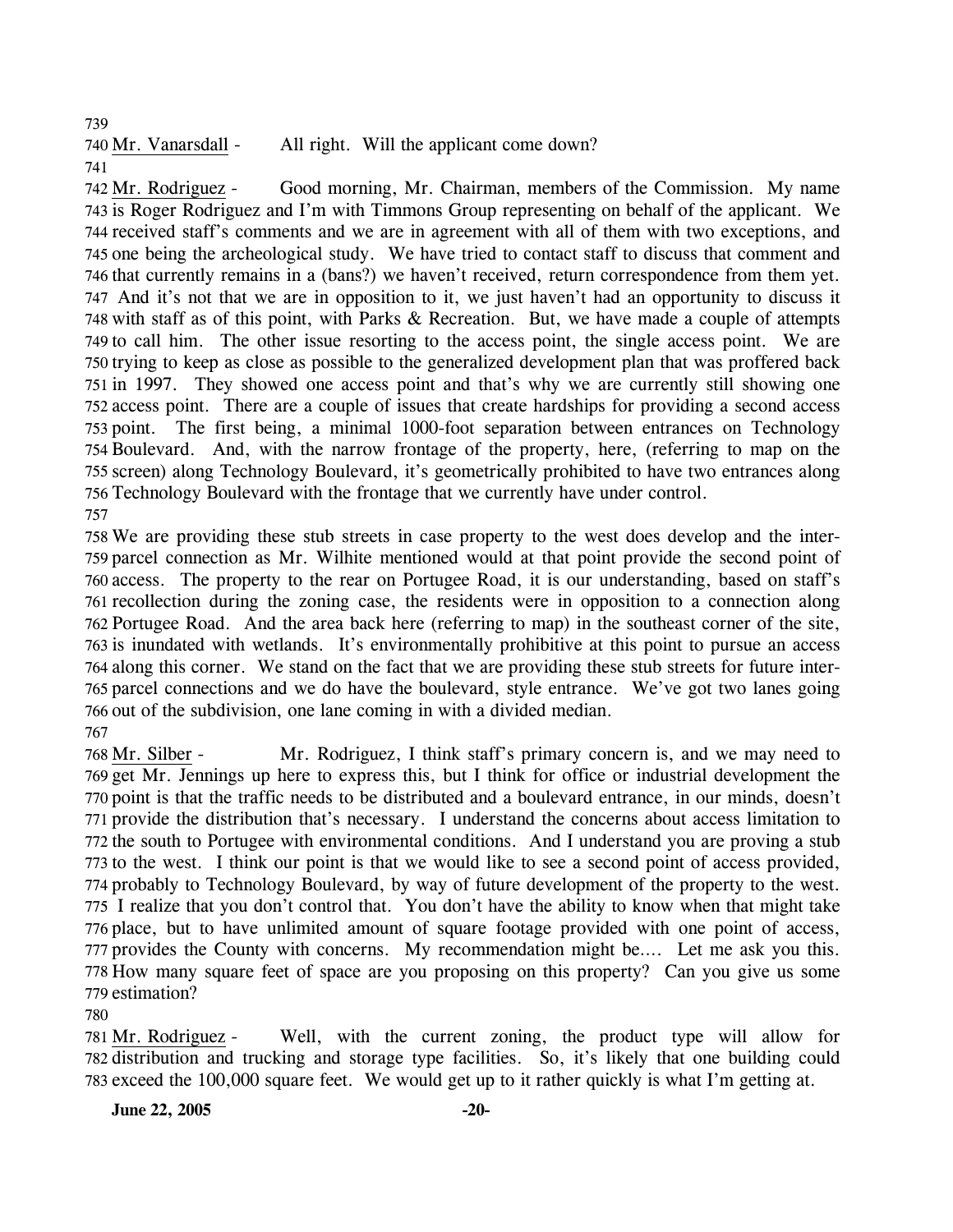Do you know how much total square footage would this entire property 785 Mr. Silber -

786 yield? 787

789

791

793

788 Mr. Rodriguez - I haven't examined that as of yet. Six or seven hundred thousand.

790 Mr. Jernigan - What was that?

792 Mr. Rodriguez - Six or seven hundred thousand square feet total property yield.

794 Mr. Silber - On 111 acres?

795

Well, actually I think it could be more than that. In the conceptual plan 797 of the zoning case, it shows more than that. 796 Mr. Jernigan -

798

It very well could be. It's all depending on the actually end user that 800 does get in there and what their specific needs are. 799 Mr. Rodriguez -

801

I may want to ask Mr. Jennings what he thinks about allowing something 803 greater than 100,000. A hundred thousand, like you said, may not even allow the first 804 building. But, I think the concern is that perhaps this entire site should not develop out on one 805 point of access. We may have close to or over a million square feet in here on one point of 806 access and I think that that could be a concern. 802 Mr. Silber -

807

808 Mr. Rodriguez - Okay.

809 810 Mr. Silber- Mr. Jernigan, would you mind if we hear from Mr. Jennings?

811

812 Mr. Jernigan - No, that would be fine.

813

814 Mr. Vanarsdall - Good morning, Mr. Jennings.

815

Good morning, Planning Commission members. As stated, I'm Mike 817 Jennings, Assistant Traffic Engineer with the County. Yes, this has come up, since the zoning 818 case, to what we are looking at providing access. A second point of access can be provided at Technology Boulevard. He stated 1000 feet between entrances. That's 1000 feet between 819 820 median breaks. He can provide another access point. It would just be a right in right out on Technology Boulevard. So, it can be provided. We had a meeting back on May 6 and I 821 822 brought this up to them that we were concerned about this much development on one point of 823 access. And their comment was that they weren't allowed to have access to Portugee Road, 824 which I understand, but they were going to provide a second point through to the west there, 825 that M-1C piece. So, that would be their second point of access. They can provide another 826 point of access onto Technology Boulevard, 150/250 feet apart away from this one that they 827 are providing and meet our second of access. As you all know, a boulevard entrance does not 828 meet our standards as a second point of access. 816 Mr. Jennings -

**June 22, 2005** -21-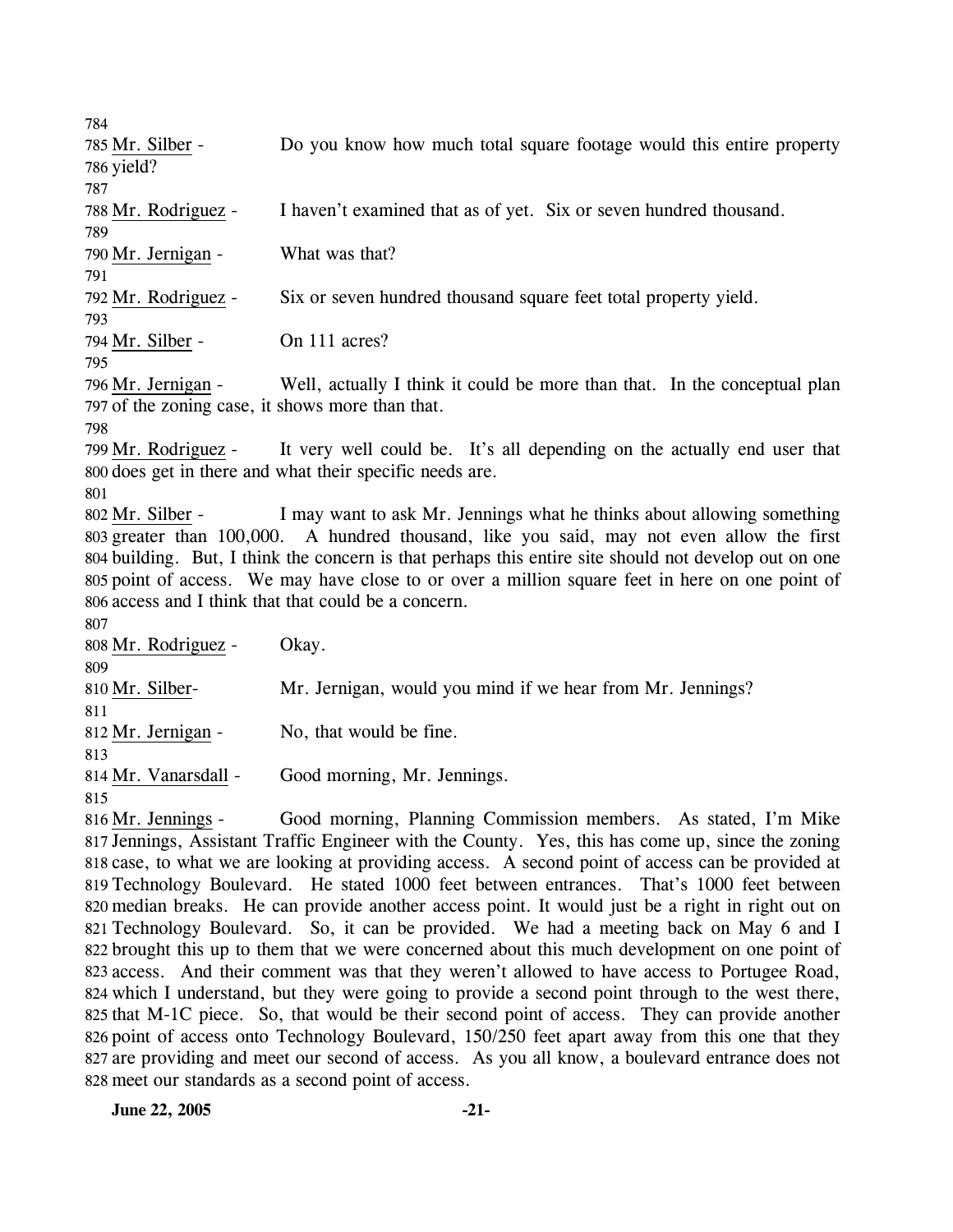Mr. Jennings, there are two slivers of property on Technology Boulevard I don't know if they control that or not but that has some zoning 832 implications that could cause them to have some, well, I guess if this is a public road that goes 833 through there, it wouldn't be a zoning situation. But, I don't know if they control that 834 property or not. 830 Mr. Silber -831 that's zoned  $A-1$ .

835

Mike, you are speaking of where the arrow points to  $A-1$ , that little 837 sliver right there (referring to the map). Is that where you are talking about where there could 838 be a second point of access? 836 Mr. Vanarsdall -

839

Well, they could actually provide one here which would between the 841 entrances to what they are proposing in the Infineon Corporation, but it will just be a right in, 842 right out. We wouldn't allow another median break onto Technology Boulevard. 840 Mr. Jennings -

843

Mike, that's wet there. I mean, right in that portion, where you just had 845 the little indicator, that's wet. 844 Mr. Jernigan -

846

Well, I'm not sure about where the wetlands impacts and stuff would be, 848 but for safety purposes, having this much traffic on one point of access, we are very 849 concerned. Even for fire trucks just to access their property. 847 Mr. Jennings -

850

Mike, I know you all want the 100,000 square feet. Reading over this 852 case, when this case came through naturally they just showed that one point of access coming 853 in. It's tough to put two points on this small piece. Now going over to the M-1C, I can see, 854 you know, through there but at this point they don't have control of that. What I am 855 considering doing is widening up the boulevard entrance which I know you don't endorse 856 anyway, but limiting the amount of square footage going in there, at this point, until maybe 857 they can work out something with the M-1C piece, connect to that stub. What I'm going to 858 recommend is that we increase the island width of the boulevard entrance to 40 feet and that 859 we limit any square footage in there to 500,000 square feet before there is a second point of 860 access. This property is 111 acres and probably has about, you could probably get about a 861 million square feet of buildings on there. And I know that's not what you want, but at this 862 point I don't see.... If I owned this property, I wouldn't buy it if I had to put two points of 863 access in. And, when it came through the zoning case, it was, and Tim Foster checked, and it 864 was in the minutes, or it was in the case that they recommended two points of access but it 865 went on through it. If two points of access then would have been.... It might have changed 866 the way the case came out. So, Mr. Silber, that's what I'm feeling is that, I know that it is 867 over the limit that Public Works wants but I think that it is something that will restrict how 868 much traffic comes out of there until we have the second point. 851 Mr. Jernigan -869

870 Mr. Silber - Okay.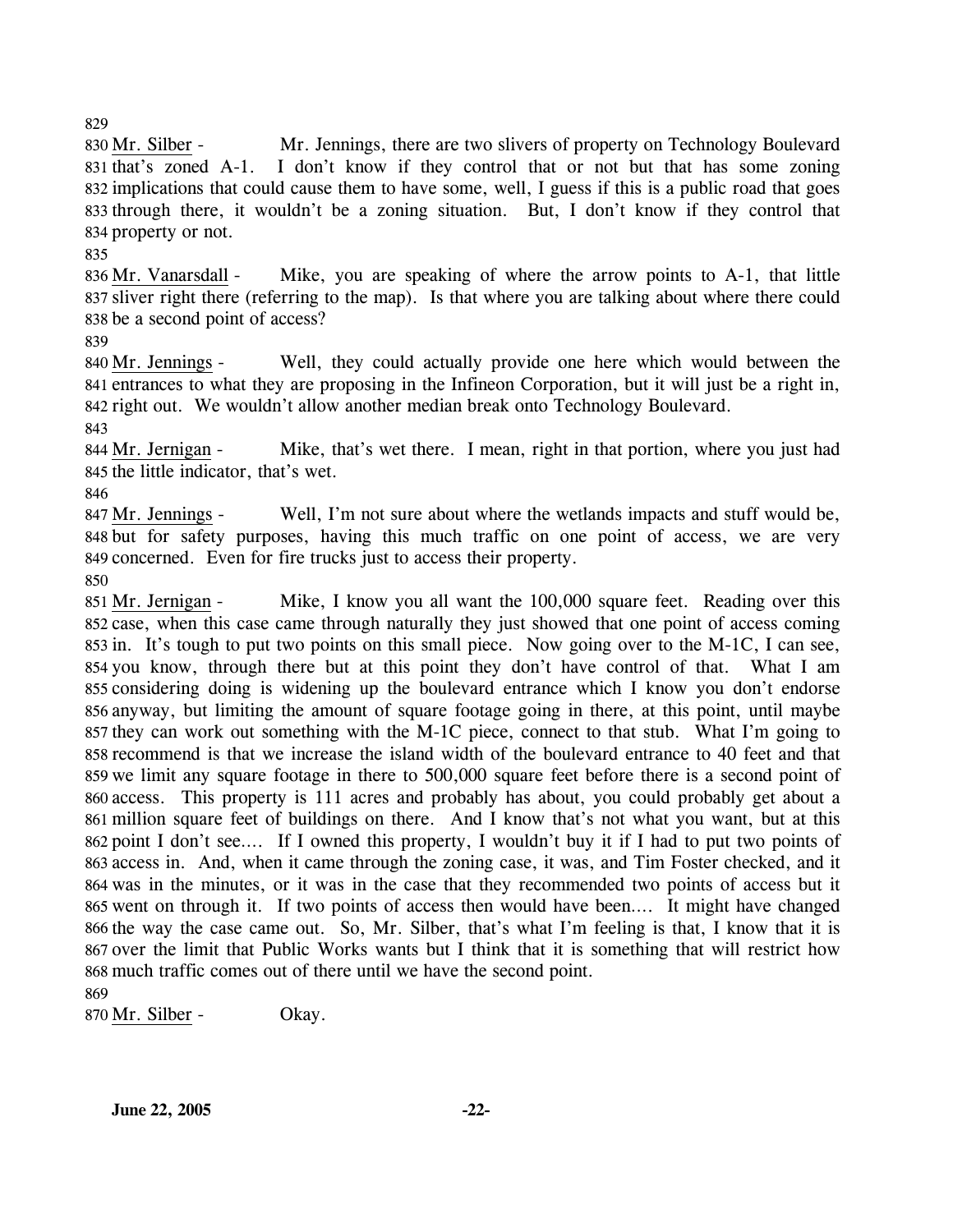Respectfully, I disagree with the 40-foot landscape island in the middle, I 872 would rather see it like it is because.... 871 Mr. Jennings -873 874 Mr. Jernigan - Ten feet. 875 Yes. Leave it as 10 feet because it looks almost two roads and that 877 would be confusing with that much gap between the entrance, the egress and ingress. 876 Mr. Jennings -878 The reason that I said that was because when I talked to Mr. Foster he 880 was also concerned if something happened on Technology Boulevard, not in the complex, it may be jammed up there. That's the reason I was going to widen it out. But, if you think that 881 882 the 10 feet is ample. 879 Mr. Jernigan -883 Well, that's a standard boulevard entrance. I mean, widening it to 15 to 20 feet maybe but 40 feet is just too much and it would be confusing. It would look like to 885 886 roads coming there. 884 Mr. Jennings -887 Okay. Well then let's do 20 feet. Will that be okay? Well, I know you 889 are not endorsing it, period, but, I mean, 20 feet would be.... 888 Mr. Jernigan -890 891 Mr. Jennings - How about 15, seriously, sir? 892 I'm going to work with you today. All right, let's do 15. Okay. Thank 894 you, Mike. 893 Mr. Jernigan -895 Mr. Jernigan, because it's hard to engineer this right here, can we say 15 897 unless another design is approved by the Director of Public Works or something because we 898 don't want to get into a situation that we end up with a design that will become a safety issue. 896 Mr. Silber -899 Well, until I talked with Mr. Foster, I always thought that they were more concerned internally, not on the main road coming in. That's the reason we had the two 901 points. But, he was also concerned that if something did happen on Technology where you 902 903 wouldn't have access in. That's the reason why I was widening it. But, 15 feet is fine with 904 me unless y'all deem different. 900 Mr. Jernigan -905 906 Mr. Jennings - I think that will be sufficient. 907 The only other thing we do have to get straight is the archeological 909 study. 908 Mr. Jernigan -910 Where is the 15 feet going to show up, an annotation on the plan? There 912 is no condition here. 911 Mr. Vanarsdall -913 914 Mr. Jernigan - What do you want to do, Mr. Silber? 915

**June 22, 2005** -23-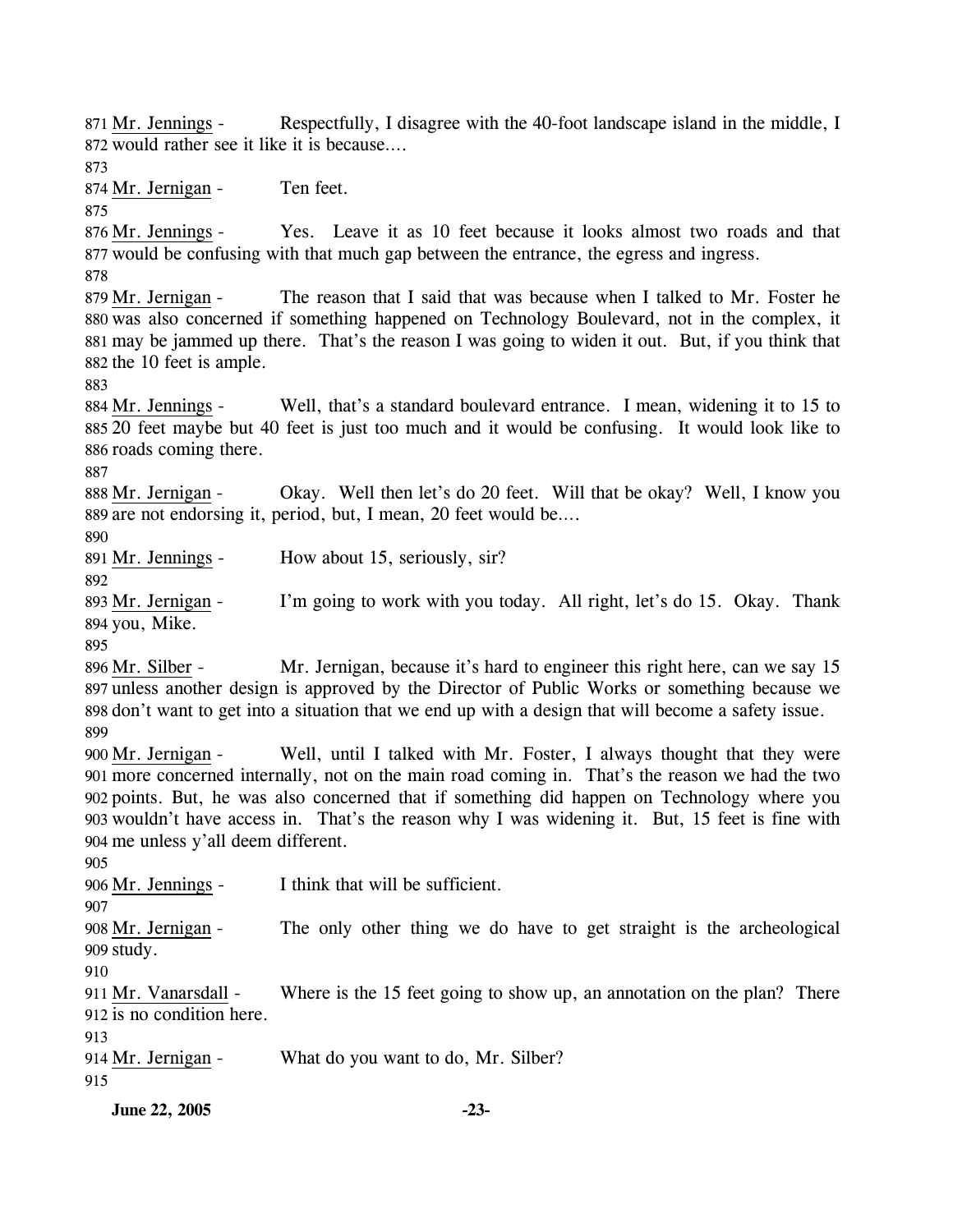**June 22, 2005** -24-I think it needs to be a condition. Mr. Wilhite, do you have any thought 917 on that? 916 Mr. Silber -918 We can do that as a condition or as an annotation. The construction 920 plans for the road is not a part of this approval. That's typically handled administratively in 921 the future. We don't get into that much detail. I would think an annotation of 15 feet on the 922 island would probably be sufficient. 919 Mr. Wilhite -923 924 Mr. Jernigan - Okay. 925 With further consideration, if necessary, by the Director of Public Works. 927 926 Mr. Silber -928 929 Mr. Wilhite - We could do it by condition or annotation, either way. 930 931 Mr. Silber - I think it will work either way. Why don't we do it with an annotation. 932 933 Mr. Jernigan - Let's do an annotation. 934 935 Mr. Rodriguez - Okay. 936 937 Mr. Jernigan - So, we do need to get the Phase I study. Are we okay on that? 938 Yes. We are still trying to contact staff. And, again, it is not in 940 opposition to doing the study but just to discuss with them the extents of what's to be required 941 there. But, at this time we are not opposing the condition or opposing to do the study itself. 939 Mr. Rodriguez -942 943 Mr. Jernigan - Okay, then we will put that on as a condition. 944 945 Mr. Rodriguez - That's acceptable. 946 947 Mr. Jernigan - Okay. 948 949 Mr. Silber - Okay. 950 951 Mr. Vanarsdall - Are there any more questions by Commission members? 952 I would like to ask the applicant a question. In the event the second 954 ingress/egress is required, what seems to be the most likely spot now, looking at what we have 955 here in front of us, through the A-1 or the stub that goes to the M-1C? 953 Mr. Archer -956 Most likely, Mr. Archer, the stub that will go through the M-1C as it has 958 already been mentioned, I think in Mr. Wilhite's presentation.... 957 Mr. Rodriguez -959 960 Mr. Archer And it will go back to Technology?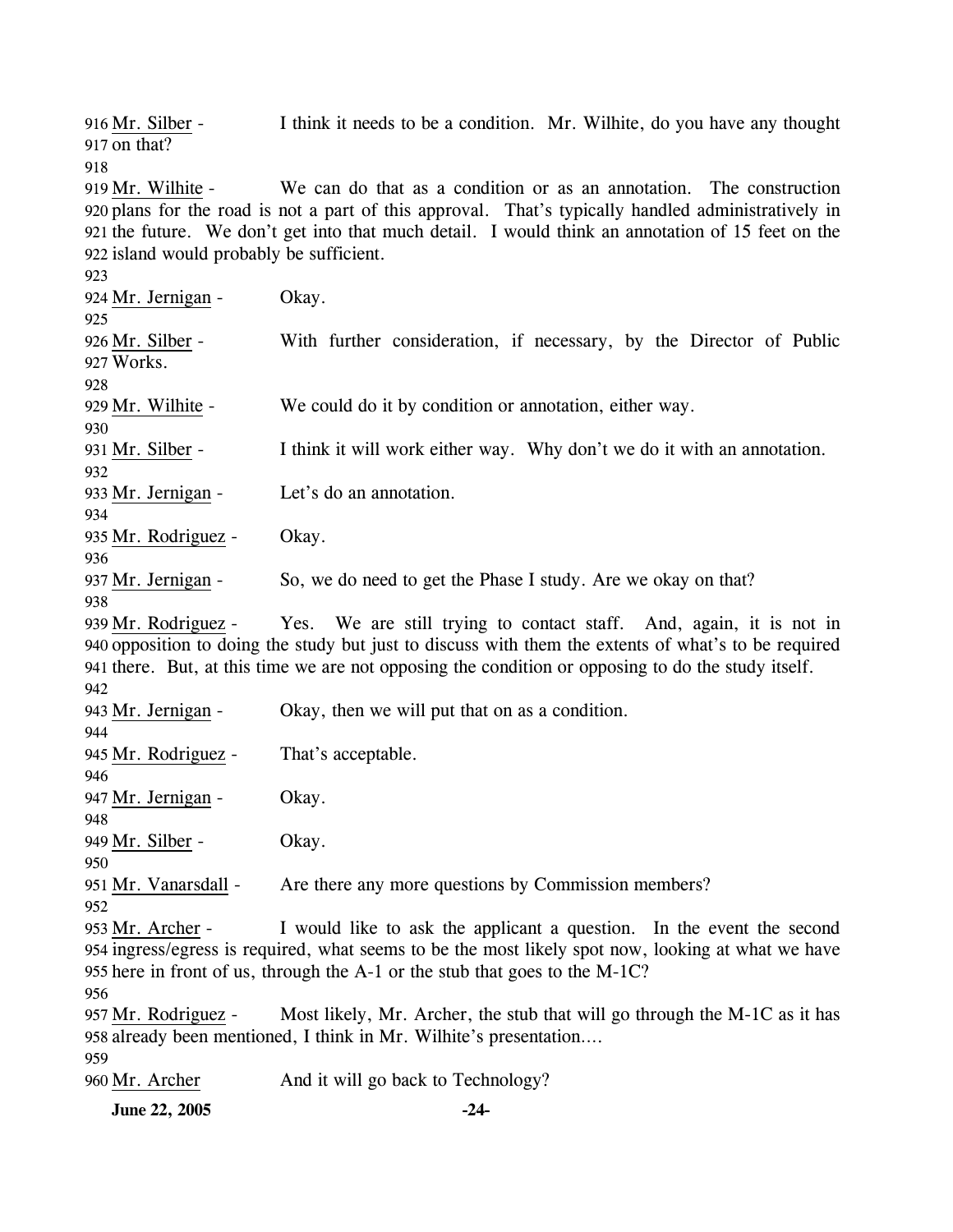961 Mr. Rodriguez - This forms a leap road that does go back up to Technology Boulevard. 962 963 Mr. Archer - Okay. 964 965 Mr. Vanarsdall - Who owns that property (referring to map)? 966 We currently do not have that under control. The owner right now, I do 968 not know. 967 Mr. Rodriguez -969 This plat indicates Redford's Brick Company. I don't know if that is the 971 current owner but that's what this plat indicates. 970 Mr. Silber -972 Mr. Chairman, at this point I understand Public Works situation, they 974 don't want to have a million square feet in there with all that traffic coming out like that, but I 975 also understand that the developer is in a position to where if he's limited to 100,000 square 976 feet he can't do much with his property, that's the reason I'm recommending that we do a half 977 a million and then that will take you for a couple of years and if you run short then you can 978 come back and we will re-evaluate it. 973 Mr. Jernigan -979 You, actually dipped into my bags of tricks a little bit. I was going to 981 recommend an increase of the threshold and square footage to be approved as a condition, because like you said, 100,000 square feet could be prohibitive for the economics of 982 983 developing the park. 980 Mr. Rodriguez -984 So, Mr. Jernigan, if I maybe could just sum this up. You are 986 recommending that condition No. 14 be changed from 100,000 square feet to 500,000 square 987 feet. 985 Mr. Silber -988 989 Mr. Jernigan - Yes, sir. 990 You would be recommending additional condition No. 16 that would 992 require Phase I archeological study. 991 Mr. Silber -993 994 Mr. Jernigan - Yes, sir. 995 And you asked that there be an annotation placed on the plan that would 997 indicate that the boulevard at the entrance be widen to 15 feet unless otherwise approved by the 998 Director of Public Works. 996 Mr. Silber -999 1000 Mr. Jernigan - Yes, sir. 1001 1002 Mr. Vanarsdall - All right, entertain a motion. 1003 All right. With that, I will ask for approval of subdivision Techpark 1005 (June 2005 Plan) on Technology Boulevard, subject to the standard conditions for subdivisions 1004 Mr. Jernigan -

**June 22, 2005** -25-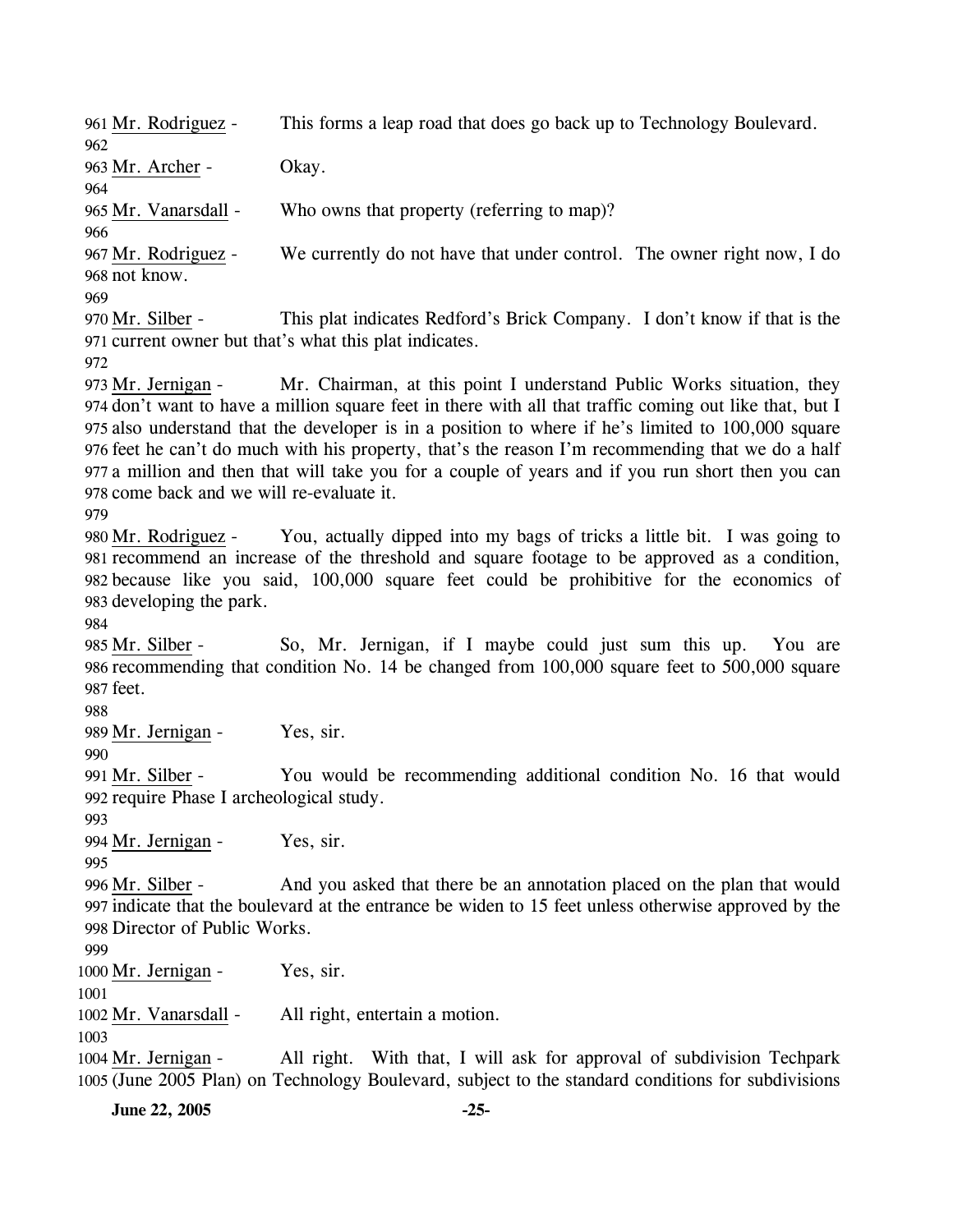1006 served by public utilities and the following additional conditions Nos. 12 through 15, No. 16 1007 added, No. 14 changed to 500,000 square feet and the annotation on the plan to increase the 1008 island width to 15 feet.

1009

1010 Mrs. Jones - Second.

1011

The motion was made by Mr. Jernigan and seconded by Mrs. Jones. All 1013 in favor say aye...all opposed say nay. The ayes have it. The motion passes. 1012 Mr. Vanarsdall -

1014

1015 The Planning Commission granted conditional approval subject to Techpark (June 2005 Plan) 1016 subject to the standard conditions attached to these minutes for subdivisions served by public 1017 utilities, the annotations on the plans and the following additional conditions:

1018

1019 12. 1020 1021 The limits and elevation of the 100-year frequency flood shall be conspicuously noted on the plat and construction plans and labeled "Limits of 100-year floodplain." Dedicate floodplain as a "Variable Width Drainage & Utilities Easement."

1022 13. 1023 The proffers approved as part of zoning case C-60C-97 shall be incorporated in this approval.

1024 14 1025 14. A second point of vehicular access will be required when the development exceeds 500,000 square feet of floor area.

 $1026$  15. 1027 15. A revised conceptual master plan for this development shall be provided with the first Plan of Development submitted and updated with every subsequent POD submittal.

1028 16. 1029 1030 The developer shall conduct a Phase I archaeological study of the property prior to County approval of the subdivision construction plans and shall provide copies to the Department of Planning and Recreation and Parks.

1031

All right. The last thing on the agenda is the approval of the May 25, 2005, minutes. 1033 1032 Mr. Silber -

1034

# 1035 **APPROVAL 0F MINUTES: May 25, 2005 Minutes**

1036

I have some corrections. On page 12, just to make sure that it reads 1038 correctly, the last line should read: While we were waiting for the building to proceed. 1037 Mrs. Jones -1039

1040 Mr. Silber - Mrs. Jones, what line is that?

1041

Excuse me, line 412. On page 13, line 429. I am sure that I addressed Jim 1043 as "Mr. Strauss" instead of "Ms." And, also in that line it should be "be" as opposed to "we." 1044 Actually, I read them really closely this time. On page 27, line 972, insert the word "came" in between they and back. And one other thing, page 36, line 1406, I believe the word "enter" 1045 1046 should be "under." 1042 Mrs. Jones -

1047

| <b>June 22, 2005</b> |                   | $-26-$ |
|----------------------|-------------------|--------|
| 1050 Mr. Jernigan -  | Are you finished? |        |
| 1049                 |                   |        |
| 1048 Mr. Silber -    | Okay.             |        |
|                      |                   |        |